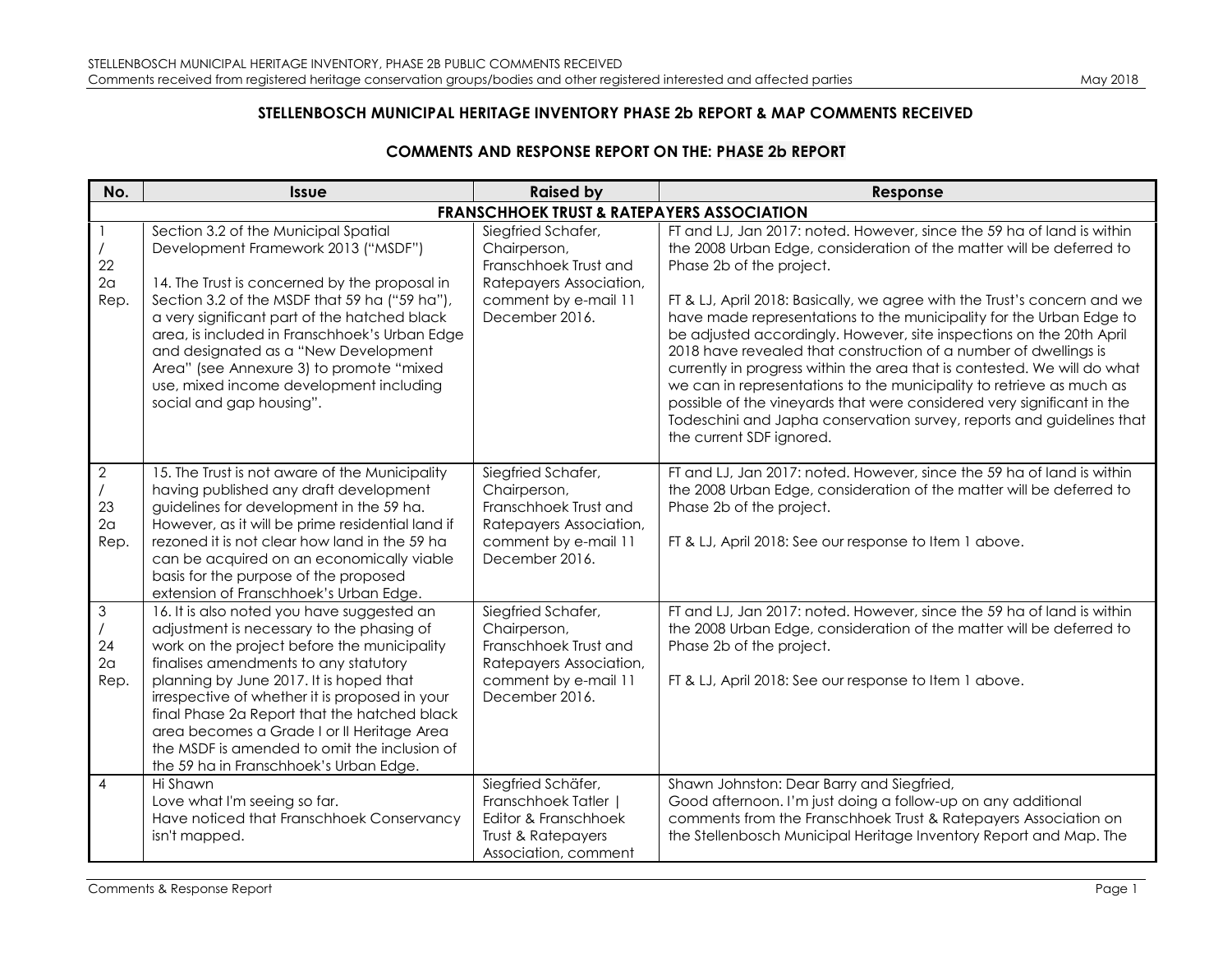| STELLENBOSCH MUNICIPAL HERITAGE INVENTORY, PHASE 2B PUBLIC COMMENTS RECEIVED                                               |          |
|----------------------------------------------------------------------------------------------------------------------------|----------|
| Comments received from registered heritage conservation groups/bodies and other registered interested and affected parties | May 2018 |

|   | Contact Rob Armstrong (Chairman) Rob<br><rob@hautespoir.co.za> 072 139 3235.<br/>Kind Regards,<br/>Siegfried Schäfer</rob@hautespoir.co.za>                                                                                                                                                                                                                                                                                                                                                                                                                                                                                                                                                                                                                                           | by e-mail, 06 March<br>2018.                                                                                                               | comments period closed on Friday, 06 April and I'm currently finalising<br>the comments and response report on the Phase 2B report and map.<br>Sincerely, Shawn Johnston<br>FT & LJ: Thank you for your comments. The Franschhoek Conservancy<br>shapefiles have been added to our database. |
|---|---------------------------------------------------------------------------------------------------------------------------------------------------------------------------------------------------------------------------------------------------------------------------------------------------------------------------------------------------------------------------------------------------------------------------------------------------------------------------------------------------------------------------------------------------------------------------------------------------------------------------------------------------------------------------------------------------------------------------------------------------------------------------------------|--------------------------------------------------------------------------------------------------------------------------------------------|----------------------------------------------------------------------------------------------------------------------------------------------------------------------------------------------------------------------------------------------------------------------------------------------|
| 5 | Hi Shawn,<br>I've skim read the reports & other than<br>admiration for the work done don't have<br>much comment, except:<br>Dates when Keerweder operated as a<br>$\bullet$<br>guest house: My information is that it<br>started operating as a guest house in<br>1886 to make up income lost because<br>of the phylloxera outbreak. Also see<br>attached image from Keerweder visitors<br>book now in Huguenot Museum.<br>Anglo-boer war: There are another 2<br>$\bullet$<br>forts in the mountains - one upstream<br>from the Jan Joubertsgat bridge and<br>another on 'die plaat' to the south of<br>Middagkrans. For the latter I have a GPS<br>position, but cannot find the other one<br>on google earth or farm mapper. Would<br>have to go there to mark it.<br>Kind Regards | Siegfried Schäfer,<br>Franschhoek Tatler<br>Editor & Franschhoek<br>Trust & Ratepayers<br>Association, comment<br>by e-mail, 12 April 2018 | FT: Noted with thanks. The information about the Forts will be inserted<br>in the inventory, when it becomes available.<br>AM: The revised version has been amended accordingly.                                                                                                             |
| 6 | Good afternoon Shawn                                                                                                                                                                                                                                                                                                                                                                                                                                                                                                                                                                                                                                                                                                                                                                  |                                                                                                                                            |                                                                                                                                                                                                                                                                                              |
|   | My apologies once again to you and<br>Fabio et al for the delay in commenting. I had<br>my son and his family from the UK here last<br>week.                                                                                                                                                                                                                                                                                                                                                                                                                                                                                                                                                                                                                                          | <b>Barry Phillips,</b><br>Franschhoek Trust &<br>Ratepayers Association,<br>comment by e-mail, 16th<br>April 2018                          |                                                                                                                                                                                                                                                                                              |
|   | First I must echo Siegfried's comment and say<br>how very impressed I am with the breadth<br>and depth of Antonia's History and the<br>Townscape and Landscape Studies.                                                                                                                                                                                                                                                                                                                                                                                                                                                                                                                                                                                                               |                                                                                                                                            | FT & LJ: Noted with thanks.                                                                                                                                                                                                                                                                  |
|   | I have a couple of comments on the History.                                                                                                                                                                                                                                                                                                                                                                                                                                                                                                                                                                                                                                                                                                                                           |                                                                                                                                            |                                                                                                                                                                                                                                                                                              |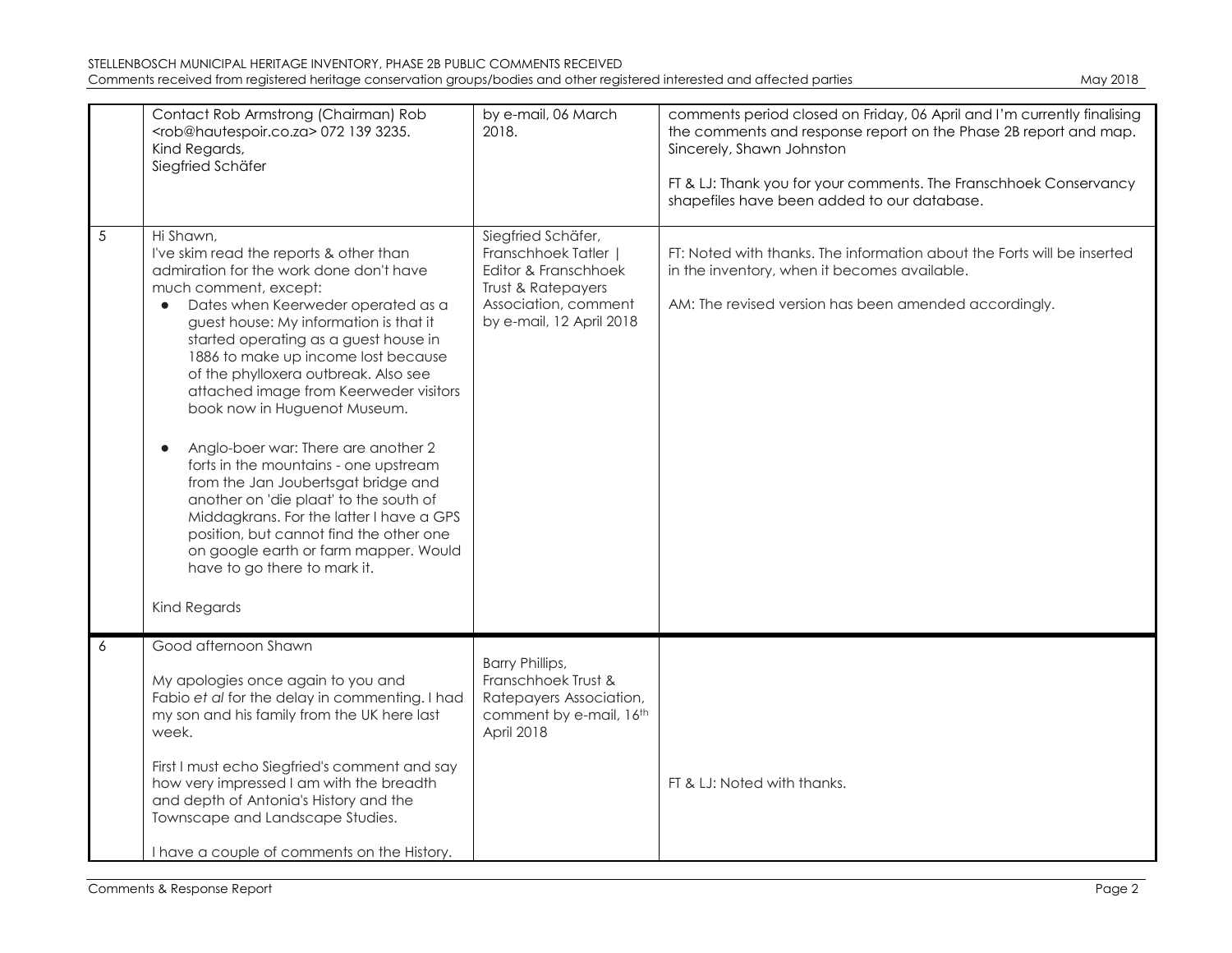| Page 55 - Section 4.7.2                                                                                                                                                                                                                                                                                                                                                                                                                                                                                                                                                                                                                                             |                                                                                                                                                                                                                                                                                                                                                                                                                                                       |
|---------------------------------------------------------------------------------------------------------------------------------------------------------------------------------------------------------------------------------------------------------------------------------------------------------------------------------------------------------------------------------------------------------------------------------------------------------------------------------------------------------------------------------------------------------------------------------------------------------------------------------------------------------------------|-------------------------------------------------------------------------------------------------------------------------------------------------------------------------------------------------------------------------------------------------------------------------------------------------------------------------------------------------------------------------------------------------------------------------------------------------------|
| Para 1 of this refers to the Franschhoek/Paarl<br>railway as having been built in 1904 but in<br>para 3 it refers to a railway bridge built in<br>1860. I think this needs to be explained.<br>Page 71                                                                                                                                                                                                                                                                                                                                                                                                                                                              | AM: Correct. This remark belongs to section 4.5.3 on the Cape Town-<br>Paarl railway line, built in 1863.                                                                                                                                                                                                                                                                                                                                             |
|                                                                                                                                                                                                                                                                                                                                                                                                                                                                                                                                                                                                                                                                     |                                                                                                                                                                                                                                                                                                                                                                                                                                                       |
| The Berg River Dam supplies water to Cape<br>Town - not Franschhoek.                                                                                                                                                                                                                                                                                                                                                                                                                                                                                                                                                                                                |                                                                                                                                                                                                                                                                                                                                                                                                                                                       |
| Page 72                                                                                                                                                                                                                                                                                                                                                                                                                                                                                                                                                                                                                                                             |                                                                                                                                                                                                                                                                                                                                                                                                                                                       |
|                                                                                                                                                                                                                                                                                                                                                                                                                                                                                                                                                                                                                                                                     | AM: Corrected. Thank you.                                                                                                                                                                                                                                                                                                                                                                                                                             |
| I stand to be corrected but I thought the<br>Franschhoek Trust was formed in 1989.<br>Siegfried?                                                                                                                                                                                                                                                                                                                                                                                                                                                                                                                                                                    |                                                                                                                                                                                                                                                                                                                                                                                                                                                       |
| Suggestion                                                                                                                                                                                                                                                                                                                                                                                                                                                                                                                                                                                                                                                          | AM: 1986 according to its website (fhrpa.co.za).                                                                                                                                                                                                                                                                                                                                                                                                      |
| I am told there was a coloured or a mixed<br>white/coloured in the area where I live.<br>Most houses in my immediate vicinity appear<br>to have been built since the removals.<br>The congregation of the Church on the<br>corner of Dirkie Uys and De Wet Street is<br>almost all coloured. From the number of cars<br>parked in De Wet, Akademie and Dirkie Uys<br>Streets and smartly dressed people walking<br>up De Wet Street on Sundays and Saturdays<br>for memorial services, weddings etc<br>it is clearly very vibrant and well attended. Its<br>presence its congregation from Groendal in<br>an exclusively white area is a weekly living<br>reminder. | AM: This Congregational church and bell-tower is included in the<br>inventory (Dirkie Uys / 21 de Wet see also 14 Academie Street). It is an<br>excellent example of the enormous significance of places of worship<br>for congregants removed from an area, with continued use being a<br>symbol of resistance and remembrance. We described it as: "Simple<br>architecture but a place with community significance", with a<br>proposed Grade IIIA. |
| <b>Townscape Study</b>                                                                                                                                                                                                                                                                                                                                                                                                                                                                                                                                                                                                                                              |                                                                                                                                                                                                                                                                                                                                                                                                                                                       |
| No comment except there is a typo in the<br>caption to a photo on page 17 Special Area<br>B. It is Van Wyk Street - not Van Wyn.                                                                                                                                                                                                                                                                                                                                                                                                                                                                                                                                    |                                                                                                                                                                                                                                                                                                                                                                                                                                                       |
|                                                                                                                                                                                                                                                                                                                                                                                                                                                                                                                                                                                                                                                                     | CA: Thank you for notifying us of this error, which has been corrected.                                                                                                                                                                                                                                                                                                                                                                               |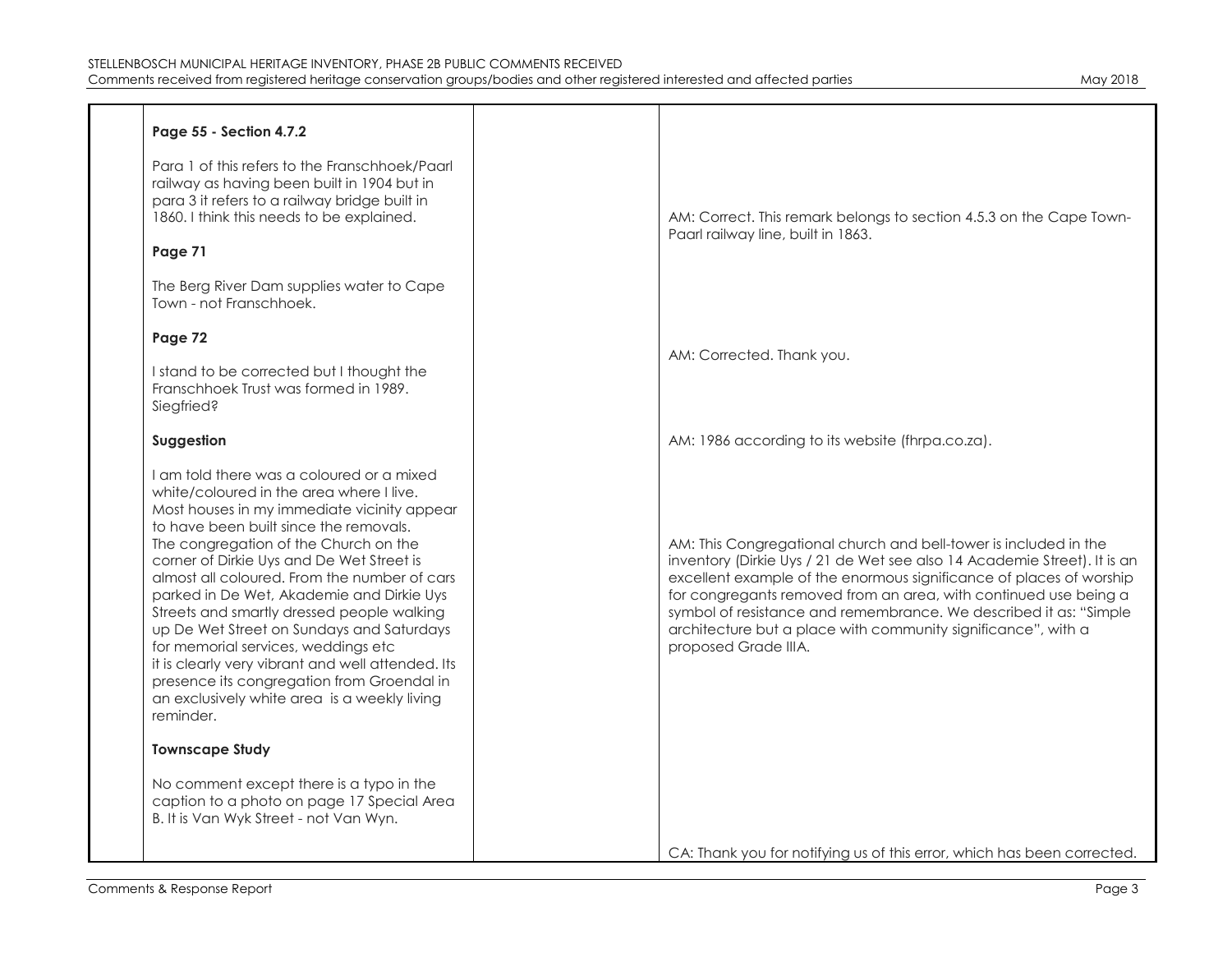|                  | I'm afraid I have yet to read the Landscape                                                   |                                         |                                                                                                                                             |
|------------------|-----------------------------------------------------------------------------------------------|-----------------------------------------|---------------------------------------------------------------------------------------------------------------------------------------------|
|                  | Study but will do so asap.                                                                    |                                         |                                                                                                                                             |
|                  |                                                                                               |                                         |                                                                                                                                             |
|                  | Kind regards                                                                                  |                                         |                                                                                                                                             |
|                  |                                                                                               | <b>FRIENDS OF STELLENBOSCH MOUNTAIN</b> |                                                                                                                                             |
| $\boldsymbol{7}$ | 1 Statutory issues.                                                                           | Hans Eggers, Secretary,                 | FT & LJ, Jan 2017: Noted, with thanks. We will give additional attention                                                                    |
|                  | 1.1 Zoning Scheme: Much greater attention                                                     | Friends of Stellenbosch                 | to the zoning in the Phase 2b GIS documentation of the Inventory.                                                                           |
| 28               | should be paid to the specific zonings also in                                                | Mountain, comment by                    |                                                                                                                                             |
| 2a               | the Inventory maps.                                                                           | e-mail, 14 December<br>2016.            |                                                                                                                                             |
| Rep.             | 1.1.1 The zonings currently applied to rural<br>nature areas are woefully inadequate. Almost  |                                         | FT & LJ, April 2018: Noted with thanks. We did consider the Zoning<br>Scheme, but will give detailed attention to it in the Conservation    |
|                  | all farms and portions in the rural areas are                                                 |                                         | Management Plan, Phase 4, of the project. In that phase of the work                                                                         |
|                  | zoned "Agriculture", even areas which are                                                     |                                         | we can make detailed recommendations and provide guidelines                                                                                 |
|                  | obviously not used or suitable for agriculture.                                               |                                         | pertaining to the Zoning Scheme.                                                                                                            |
|                  | 1.1.2 Some nature areas south of                                                              |                                         |                                                                                                                                             |
|                  | Coetzenburg are zoned "Educational" even<br>though this, too, is obviously incorrect.         |                                         |                                                                                                                                             |
|                  | 1.1.3 The Heritage Inventory must insist that                                                 |                                         |                                                                                                                                             |
|                  | zonings of rural cadastral units must be                                                      |                                         |                                                                                                                                             |
|                  | updated                                                                                       |                                         | Ft & LJ: Noted. We will do that as part of the Management Plan, Phase                                                                       |
|                  | 1.1.4 FSM notes that Mountain Catchment                                                       |                                         | 4.                                                                                                                                          |
|                  | Areas provide little statutory protection: it is                                              |                                         |                                                                                                                                             |
| 8                | the zoning that counts.<br>1.2 Special Management Areas: The                                  | Hans Eggers, Secretary,                 | FT & LJ, Jan 2017: Noted, with thanks. We were not aware of this study                                                                      |
|                  | Stellenbosch Environmental Management                                                         | Friends of Stellenbosch                 | and will familiarise ourselves with its content as part of our Phase 2b                                                                     |
| 29               | Framework (SEMF) has existed in draft form                                                    | Mountain, comment by                    | work. Thank you for forwarding it to us and alerting us to some of its                                                                      |
| 2a               | since at least June 2014; it can be                                                           | e-mail, 14 December                     | details for consideration.                                                                                                                  |
| Rep.             | downloaded from the Municipality website.                                                     | 2016.                                   |                                                                                                                                             |
|                  | Along with other documents, the draft SEMF                                                    |                                         | FT & LJ, April 2018: Noted with thanks. We did access the draft SEMF,                                                                       |
|                  | will be tabled in Council in 2017 in the course<br>of the updating of the Spatial Development |                                         | but will give detailed attention to it in the Conservation Management<br>Plan, Phase 4, of the project. There we can make detailed          |
|                  | Framework and IDP.                                                                            |                                         | recommendations and provide guidelines pertaining to the SEMF.                                                                              |
| 9                | The draft SEMF is relevant to the Heritage                                                    | Hans Eggers, Secretary,                 | FT & LJ, Jan 2017: Noted, with thanks. We will familiarise ourselves with                                                                   |
|                  | Inventory insofar as it addresses land issues                                                 | Friends of Stellenbosch                 | the SEMF content during the Phase 2b work.                                                                                                  |
| 30               | closely related to those set out in the                                                       | Mountain, comment by                    |                                                                                                                                             |
| 2a               | Inventory. While FSM supports the so-called                                                   | e-mail, 14 December                     | FT & LJ, April 2018: Noted with thanks. We did access the draft SEMF,                                                                       |
| Rep.             | Bioregional Management Framework set out<br>in the SEMF, it must draw attention to the        | 2016.                                   | but will give detailed attention to the location and implications of<br>SMA's in the Conservation Management Plan, Phase 4, of the project. |
|                  | dubious basis for so-called Special                                                           |                                         | There we can make detailed recommendations and provide                                                                                      |
|                  | Management Areas (SMAs). These appear to                                                      |                                         | guidelines pertaining to the SMA's.                                                                                                         |
|                  | have no clear legal basis or definition, and                                                  |                                         |                                                                                                                                             |
|                  | they appear to be an attempt to redefine                                                      |                                         |                                                                                                                                             |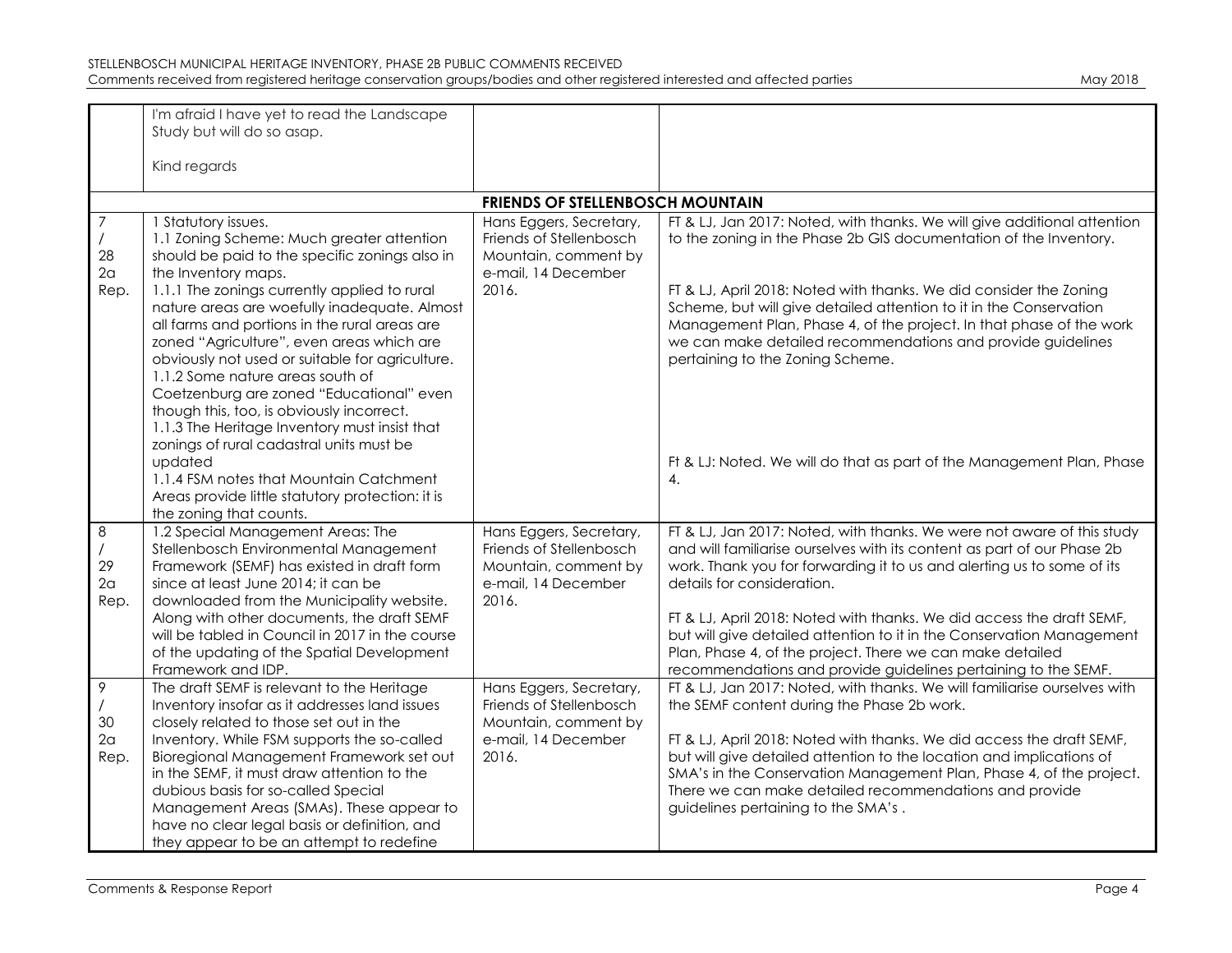|                                    | concepts and arrangements dealt with in the<br>Protected Areas Act and Zoning Schemes.                                                                                                                                                                                                                                                                                                                                                                                                                                                                                                                              |                                                                                                            |                                                                                                                                                                                                                                                                                                                                                                                                                                                                                                                                                                                                                                                                                                                                                    |
|------------------------------------|---------------------------------------------------------------------------------------------------------------------------------------------------------------------------------------------------------------------------------------------------------------------------------------------------------------------------------------------------------------------------------------------------------------------------------------------------------------------------------------------------------------------------------------------------------------------------------------------------------------------|------------------------------------------------------------------------------------------------------------|----------------------------------------------------------------------------------------------------------------------------------------------------------------------------------------------------------------------------------------------------------------------------------------------------------------------------------------------------------------------------------------------------------------------------------------------------------------------------------------------------------------------------------------------------------------------------------------------------------------------------------------------------------------------------------------------------------------------------------------------------|
| 10<br>31<br>2 <sub>a</sub><br>Rep. | 2. Specific biophysical features.<br>2.1 Biodiversity and specifically renosterveld<br>form perhaps the single most valuable<br>heritage of the Western Cape: they represent<br>a world-leading heritage and irreplaceable<br>repository of species which are highly<br>threatened. The Heritage Inventory does well<br>to address this and is encouraged to apply<br>Grade II or even Grade I protection to all<br>renosterveld areas, no matter their size. Some<br>specific areas are suggested below, but a<br>more comprehensive list is probably available<br>in the form of Critical Biodiversity Area maps. | Hans Eggers, Secretary,<br>Friends of Stellenbosch<br>Mountain, comment by<br>e-mail, 14 December<br>2016. | FT & LJ, Jan 2017: Noted, with thanks. Our Potential Conservation Areas<br>were informed by the CBA maps and a high significance was placed<br>on Renosterveld. It will however be useful to single out and map<br>specific locations during Phase 2b of the project.<br>FT & LJ, April 2018: The most recent CBA mapping from Cape Nature<br>formed part of the foundation of our Landscape Character study and<br>grading of the Landscape Units. The existence of Renosterveld elicited<br>the highest Ecological Value for a specific Unit and had a strong<br>impact in the final heritage grading of the Unit itself.                                                                                                                        |
| 11<br>32<br>2 <sub>a</sub><br>Rep. | 2.2 River corridors are critical for water supply,<br>water transport, biodiversity and for sense of<br>place. Figure 1 reproduces a figure from the<br>draft Stellenbosch SDF of the river corridors. All<br>river corridors should be declared Grade I out<br>to the usual 50 metre floodlines.                                                                                                                                                                                                                                                                                                                   | Hans Eggers, Secretary,<br>Friends of Stellenbosch<br>Mountain, comment by<br>e-mail, 14 December<br>2016. | FT & LJ, Jan 2017: Noted, with thanks. Our Potential Conservation Areas<br>were informed by hydrology a high significance was placed on rivers<br>and wetlands. We are however struggling to find detailed and recent<br>hydrology and flood line shapefiles, we will be in contact with you for<br>assistance during our Phase 2b work.<br>FT & LJ, April 2018: The most recent CBA mapping from Cape Nature<br>formed part of the foundation of our Landscape Character study and<br>grading of the Landscape Units. The existence of river corridors, most<br>specifically being Ecological Support Areas, elicited a high Ecological<br>Value for a specific Unit and had a strong impact in the final heritage<br>grading of the Unit itself. |
| 12<br>34<br>2a<br>Rep.             | 3 Grade II designation of farm portions.<br>FSM is impressed by the great level of detail<br>exhibited in the Inventory regarding grading<br>of cadastral units. FSM can comment only on<br>areas within its specific area of activity, which<br>comprise the western and northern slopes of<br>Stellenbosch Mountain and the<br>Blaauwklippen River Valley which forms a part<br>of the Eerste River Valley. Below, FSM<br>tabulates some units which should also be<br>declared Grade II. They are loosely grouped<br>by area as partly illustrated in Figures 2 and 3<br>below.                                  | Hans Eggers, Secretary,<br>Friends of Stellenbosch<br>Mountain, comment by<br>e-mail, 14 December<br>2016. | FT & LJ, Jan 2017: Noted, with thanks. We will investigate these areas<br>as possible Heritage Areas as part of the Phase 2b work.<br>FT & LJ, April 2018: See detailed comment on this matter below.                                                                                                                                                                                                                                                                                                                                                                                                                                                                                                                                              |
| 13                                 | 3.1 Farm portions 369/W, 369/6 and 369/F,<br>marked respectively as "F", "W" and "6" in                                                                                                                                                                                                                                                                                                                                                                                                                                                                                                                             | Hans Eggers, Secretary,<br>Friends of Stellenbosch                                                         | FT & LJ, Jan 2017: Noted, with thanks. We will investigate these areas<br>as possible Heritage Areas as part of the Phase 2b work.                                                                                                                                                                                                                                                                                                                                                                                                                                                                                                                                                                                                                 |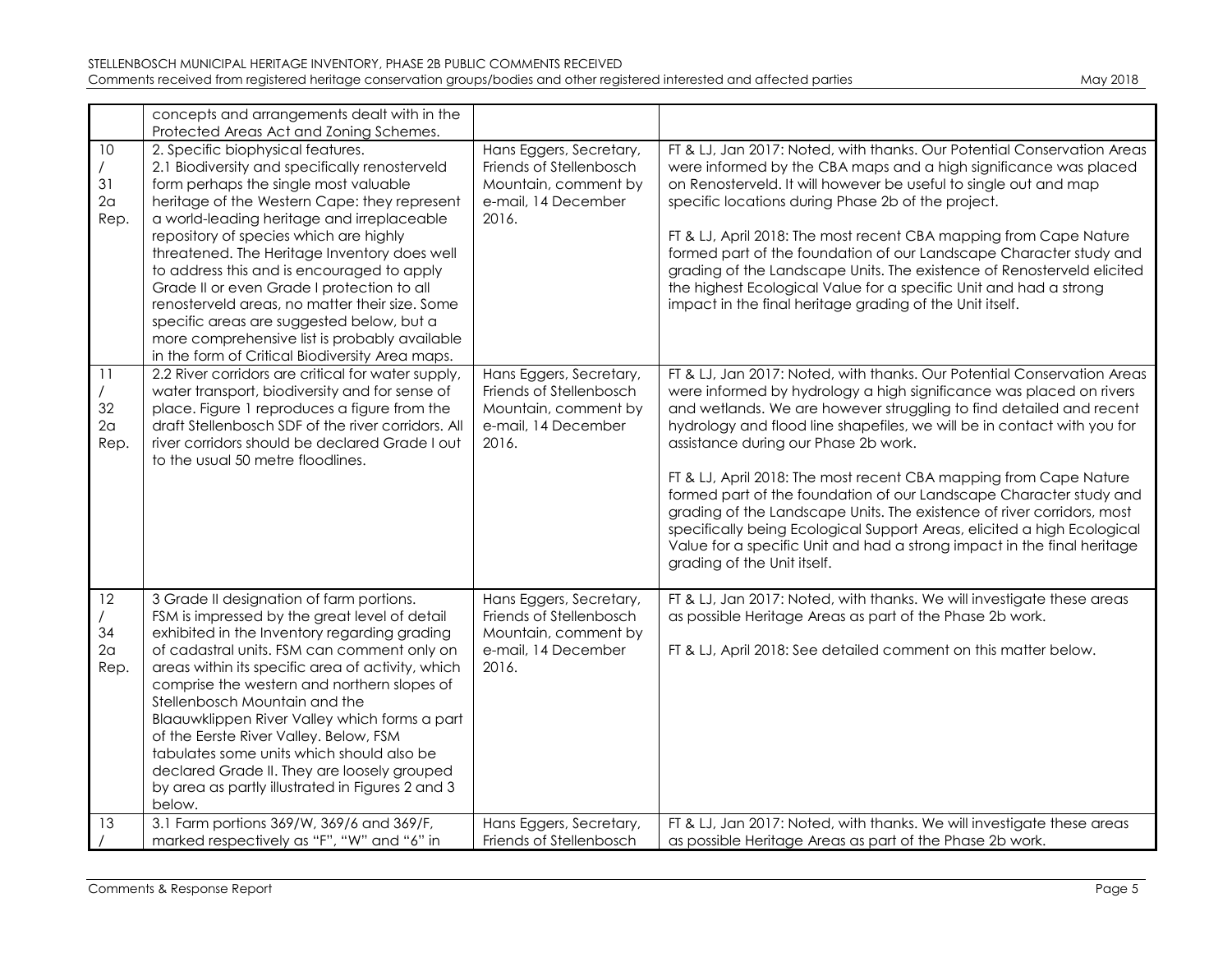| 35<br>2a<br>Rep.                   | Figure 2 deserve special mention, because<br>they form part of the large valuable<br>renosterveld area of 369/0 and are now<br>under rehabilitation supervised by the<br>provincial Department of Environmental<br>Affairs after parts were illegally ploughed by<br>the lessee.                                                                        | Mountain, comment by<br>e-mail, 14 December<br>2016.                                                       | FT & LJ, April 2018: These properties form part of Landscape Unit C29<br>and obtained a score of 8.5, which translates to a Grade II heritage<br>resource.                                                                                                                                                                                                                                                                                                                                                                                                                                                                                                                                                                                                                                                                                                                                                                                                                                                                                                                                                                                                    |
|------------------------------------|---------------------------------------------------------------------------------------------------------------------------------------------------------------------------------------------------------------------------------------------------------------------------------------------------------------------------------------------------------|------------------------------------------------------------------------------------------------------------|---------------------------------------------------------------------------------------------------------------------------------------------------------------------------------------------------------------------------------------------------------------------------------------------------------------------------------------------------------------------------------------------------------------------------------------------------------------------------------------------------------------------------------------------------------------------------------------------------------------------------------------------------------------------------------------------------------------------------------------------------------------------------------------------------------------------------------------------------------------------------------------------------------------------------------------------------------------------------------------------------------------------------------------------------------------------------------------------------------------------------------------------------------------|
| 14<br>36<br>2a<br>Rep.             | 3.2 Farms 1091/0, 1091/1, 1313, 1314 and 1315<br>together form a set of smallholdings which jut<br>into the municipal nature area of Farm 369/0.<br>The sense of place of those nature areas is<br>strongly influenced by these properties as<br>they are highly visible from all sides.                                                                | Hans Eggers, Secretary,<br>Friends of Stellenbosch<br>Mountain, comment by<br>e-mail, 14 December<br>2016. | FT & LJ, Jan 2017: Noted, with thanks. We will investigate these areas<br>as possible Heritage Areas as part of the Phase 2b work.<br>FT & LJ, April 2018: These properties form part of Landscape Unit C29<br>and obtained a score of 8.5, which translates to a Grade II heritage<br>resource.                                                                                                                                                                                                                                                                                                                                                                                                                                                                                                                                                                                                                                                                                                                                                                                                                                                              |
| 15<br>37<br>2a<br>Rep.             | 3.3 Similarly, Portions 369/S, 369/T and 369/U<br>similarly form a unit and part of the<br>Stellenbosch Mountain sense of place.                                                                                                                                                                                                                        | Hans Eggers, Secretary,<br>Friends of Stellenbosch<br>Mountain, comment by<br>e-mail, 14 December<br>2016. | FT & LJ, Jan 2017: Noted, with thanks. We will investigate these areas<br>as possible Heritage Areas as part of the Phase 2b work.<br>FT & LJ, April 2018: These properties form part of Landscape Unit C29<br>and obtained a score of 8.5, which translates to a Grade II heritage<br>resource.                                                                                                                                                                                                                                                                                                                                                                                                                                                                                                                                                                                                                                                                                                                                                                                                                                                              |
| 16<br>38<br>2 <sub>a</sub><br>Rep. | 3.4 Areas M, L and R shown in Figure 3 are<br>important repositories of biodiversity. The red<br>and white dashed lines indicate possible<br>biodiversity corridors along which indigenous<br>plant species can migrate, both in response<br>to climate change and to repopulate<br>rehabilitated areas. Exact cadastral numbers<br>are unknown to FSM. | Hans Eggers, Secretary,<br>Friends of Stellenbosch<br>Mountain, comment by<br>e-mail, 14 December<br>2016. | FT & LJ, Jan 2017: Noted, with thanks. We will investigate these areas<br>as possible Heritage Areas as part of the Phase 2b work.<br>FT & LJ, April 2018: Area M forms part of Landscape Unit C12 and<br>obtained a score of 7.5 which translates to a Grade IIIB heritage<br>resource. The study did not only take biodiversity concerns into<br>consideration in determining the Grade, but due recognition was<br>given to its significance. We will also flag this in the CMP.<br>Area L forms part of Landscape Unit C26 and obtained a score of<br>8.5 which translates to a Grade II heritage resource. We are not sure<br>why Area L is considered a "important repository of biodiversity" as it is<br>a pine plantation, but the CBA layer does feature a few slivers of<br>important sections within the plantation.<br>Area R forms part of Landscape Unit C19 and obtained a score of<br>6.25 which translates to a Grade IIIB heritage resource. The study did<br>not only take biodiversity concerns into consideration in determining<br>the Grade, but due recognition was given to its significance. We will<br>also flag this in the CMP. |
| 17<br>39<br>2 <sub>a</sub>         | 3.5 Figure 4 is a close-up of the area around<br>the Stellenbosch airfield between Farm<br>520/10 and Area M of Fig 3, showing how<br>even a few metres of indigenous vegetation                                                                                                                                                                        | Hans Eggers, Secretary,<br>Friends of Stellenbosch<br>Mountain, comment by                                 | FT & LJ, Jan 2017: Noted, with thanks. We will investigate these areas<br>as possible Heritage Areas as part of the Phase 2b work.                                                                                                                                                                                                                                                                                                                                                                                                                                                                                                                                                                                                                                                                                                                                                                                                                                                                                                                                                                                                                            |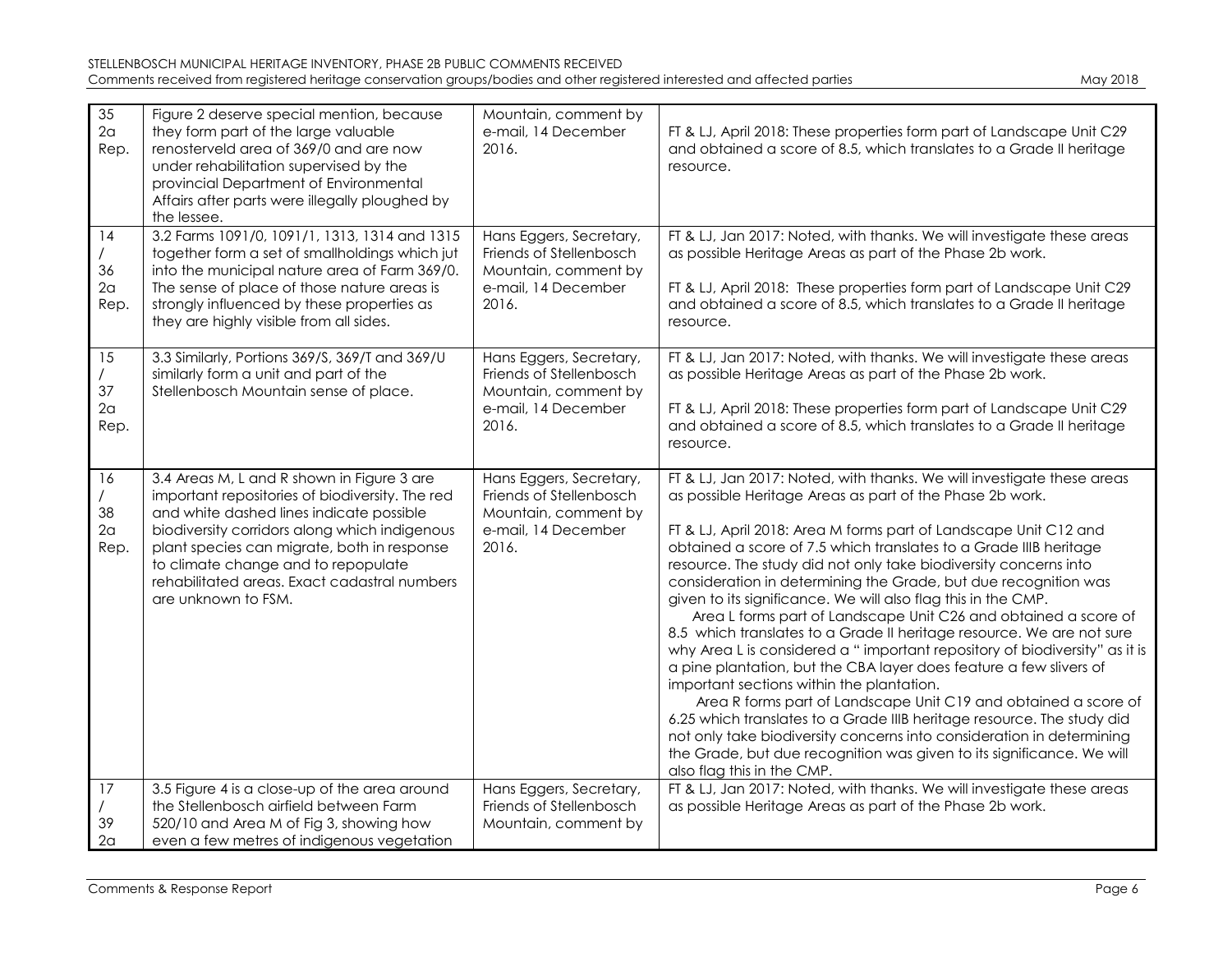| Rep. | along the access road should be recognised<br>and managed as a biodiversity corridor. | e-mail, 14 December<br>2016. | FT & LJ, April 2018: Area M and Farm 520/10 forms part of Landscape<br>Unit C12 and obtained a score of 7.5 which translates to a Grade IIIB<br>heritage resource. The study did not only take biodiversity concerns<br>into consideration in determining the Grade, but due recognition was |
|------|---------------------------------------------------------------------------------------|------------------------------|----------------------------------------------------------------------------------------------------------------------------------------------------------------------------------------------------------------------------------------------------------------------------------------------|
|      |                                                                                       |                              | given to its significance within the context of the Landscape Unit. We<br>will also flag this in the CMP.                                                                                                                                                                                    |

|    |                                    | LIN MEHMEL                                         |                                                                                                                              |
|----|------------------------------------|----------------------------------------------------|------------------------------------------------------------------------------------------------------------------------------|
| 18 | Received many thanks<br>Lin Mehmel | Lin Mehmel, comment<br>by e-mail, 05 March<br>2018 | Shawn Johnston: Dear Lin, thank you for your comment. I look forward<br>to any additional comments. Sincerely Shawn Johnston |
|    |                                    |                                                    | FT & LJ: Thank you for your comments. No further response required at<br>this stage.                                         |

|    |                                                                                                                                                                                                                                                               | <b>PIET CLAASSEN</b>                                                                  |                                                                                                                                                                                                                                                                                                                                                                                                                                                                                                                                                                                                                                           |
|----|---------------------------------------------------------------------------------------------------------------------------------------------------------------------------------------------------------------------------------------------------------------|---------------------------------------------------------------------------------------|-------------------------------------------------------------------------------------------------------------------------------------------------------------------------------------------------------------------------------------------------------------------------------------------------------------------------------------------------------------------------------------------------------------------------------------------------------------------------------------------------------------------------------------------------------------------------------------------------------------------------------------------|
| 19 | Dear Shawn, Thanks for emailing me<br>the information. I could not find the document<br>in the library but I could<br>open the internet version. I have a few<br>questions.                                                                                   | Dr Piet Claasssen,<br>Resident Mostertsdrift,<br>comment by e-mail, 06<br>March 2018. | Shawn Johnston: I hereby acknowledge your e-mail and comments<br>on the draft inventory report and map. Sincerely, Shawn Johnston<br>FT & LJ: Thank you for your comments.                                                                                                                                                                                                                                                                                                                                                                                                                                                                |
|    | . Mostertsdrift, where I live, is marked as<br>"Urban Townscape Area Proposed". What<br>does that mean? Will it curtail Present<br>development rights? I shall appreciate it if<br>you would inform me exactly what<br>"Proposed Urban Townscape Area" means. |                                                                                       | FT & CA: A Proposed Urban Townscape Area is a geographical space<br>where a specific character is recognised as being of cultural<br>significance and is proposed in the Draft Inventory of Heritage<br>Resources for appropriate protection. Appropriate protection of the<br>area will be proposed during the next phase of the work (Proposed<br>Conservation Management Plan). The proposals will address which<br>'patterns' should be respected and strengthened over time and also<br>involve guidelines that will be framed to inform residents and others of<br>the degree of change that could be contemplated within the area. |
|    | 2. If the development rights of properties in<br>Mostertsdrift are to be curtailed the<br>Municipality will have to inform every owner<br>in writing indicating what rights will be<br>curtailed.                                                             |                                                                                       | FT: That is correct.                                                                                                                                                                                                                                                                                                                                                                                                                                                                                                                                                                                                                      |
|    |                                                                                                                                                                                                                                                               |                                                                                       | CA: The document recognises the 'green fingers' of Mostertsdrift, with<br>its Oak and Jacaranda-lined avenues as strongly contributing to the                                                                                                                                                                                                                                                                                                                                                                                                                                                                                             |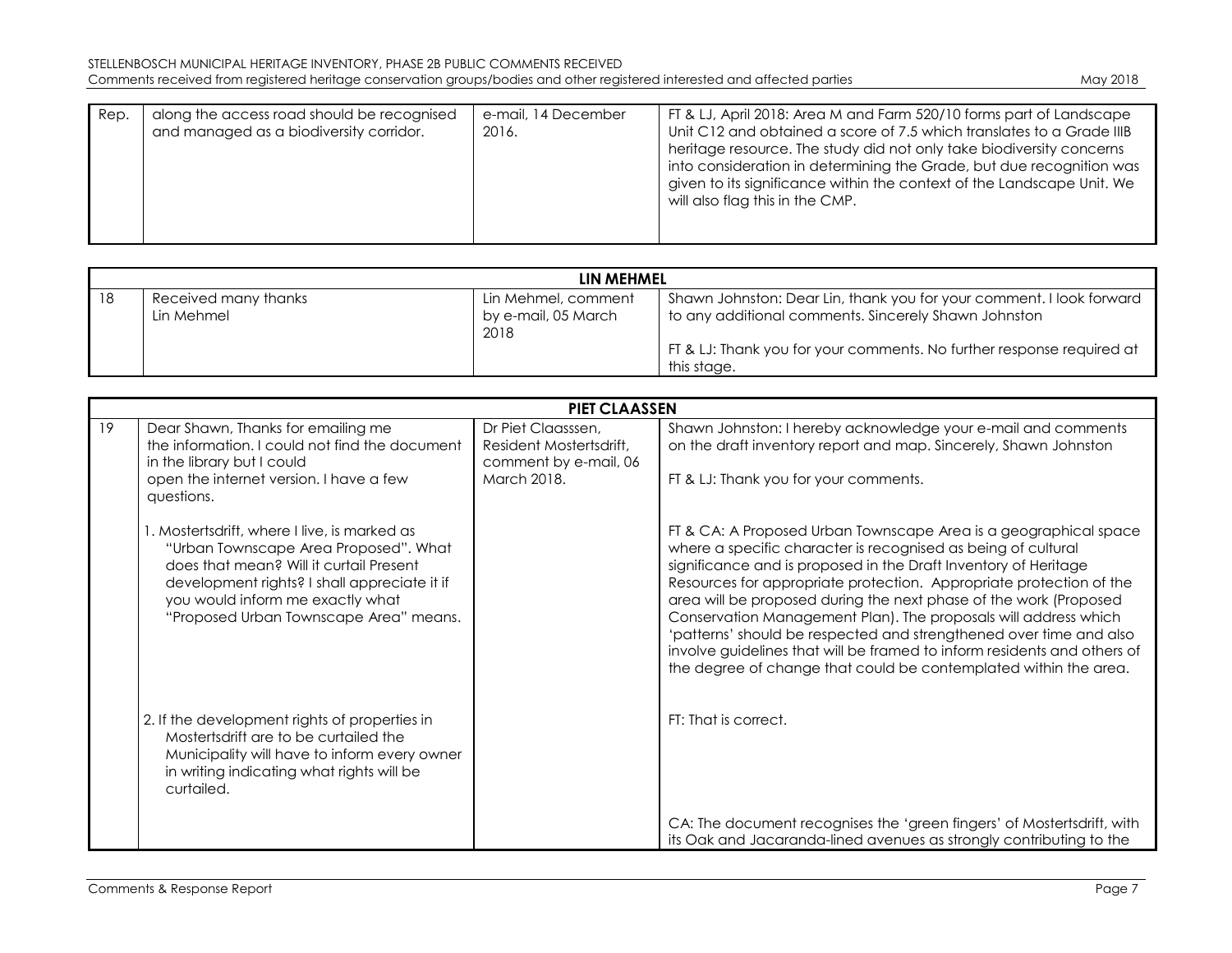|    | 3. The section on "Townscape Character Units"<br>is rather vague. I could not find the<br>"character units" that apply to Mostertsdrift.                                                                                                                                     |                                                                                       | area's character, but the gridded layout of the area, as well as the<br>density of early-20 <sup>th</sup> Century, stand-alone residential "villas"<br>surrounded by garden spaces also contributes to the character of the<br>area. These aspects shall be included in the document following this<br>consultation.                            |
|----|------------------------------------------------------------------------------------------------------------------------------------------------------------------------------------------------------------------------------------------------------------------------------|---------------------------------------------------------------------------------------|-------------------------------------------------------------------------------------------------------------------------------------------------------------------------------------------------------------------------------------------------------------------------------------------------------------------------------------------------|
| 20 | I would also like to know what the status of<br>"Stellenbosch Heritage Foundation" is in all<br>this. As I see it, it is a municipal matter that<br>should be<br>managed by the Municipality. I shall<br>appreciate your elucidation of the issue.<br>Regards, Piet Claassen | Dr Piet Claasssen,<br>Resident Mostertsdrift,<br>comment by e-mail, 06<br>March 2018. | Shawn Johnston: I hereby acknowledge your e-mail and comments<br>on the draft inventory report and map.<br>Sincerely, Shawn Johnston<br>FT & LJ: At the beginning of our contract on this project, the<br>Stellenbosch Municipality encouraged us to reach an appropriate<br>agreement with the Stellenbosch Heritage Foundation (SHF), so that |

| request from the municipality arose from a then lack of internal<br>capacity. Obviously and in due course, all the material currently on<br>the SHF website relating to this project will be migrated to the<br>appropriate Stellenbosch Municipality website. |
|----------------------------------------------------------------------------------------------------------------------------------------------------------------------------------------------------------------------------------------------------------------|
|----------------------------------------------------------------------------------------------------------------------------------------------------------------------------------------------------------------------------------------------------------------|

|    | <b>GRETHA JACOBS</b>                                                                                                                                                                                                                                                                                                                                                                                                                                                                                                                              |                                                                                                                   |                                                                                                                                                                                                                                                                               |  |  |
|----|---------------------------------------------------------------------------------------------------------------------------------------------------------------------------------------------------------------------------------------------------------------------------------------------------------------------------------------------------------------------------------------------------------------------------------------------------------------------------------------------------------------------------------------------------|-------------------------------------------------------------------------------------------------------------------|-------------------------------------------------------------------------------------------------------------------------------------------------------------------------------------------------------------------------------------------------------------------------------|--|--|
| 21 | Dear Shawn, I trust you are well.<br>Thank you for this email, but I am<br>retired now and do not work for<br>the University anymore since the<br>end of last year. I have forwarded<br>your email to Maggie Walters who has taken<br>the responsibility for Heritage matters at the<br>University over from me. Kind regards, Gretha<br>Jacobs.                                                                                                                                                                                                  | Gretha Jacobs, Retired<br>University of<br>Stellenbosch Heritage<br>Manager, comment by<br>e-mail, 05 March 2018. | Dear Gretha, thank you for your response and for providing me with<br>the contact details of the new heritage manager at the University of<br>Stellenbosch. Sincerely, Shawn Johnston<br>FT & LJ: Thank you for your comments. No further response required at<br>this stage. |  |  |
|    | <b>GORDON FRAZER</b>                                                                                                                                                                                                                                                                                                                                                                                                                                                                                                                              |                                                                                                                   |                                                                                                                                                                                                                                                                               |  |  |
| 22 | Hi Shawn, I am the owner of one of the sites on<br>your inventory/map<br>In Franschhoek. The property is named<br>Clermont, the PDF from the website is<br>attached for easy reference. The property<br>(which is 11Ha in extent) consists of several<br>different buildings some of which are old and<br>others new. I am not sure how this impacts the<br>potential grading as I would assume the<br>grading would only relate to the buildings of<br>historic significance? You are welcome to<br>inspect the property to understand it better | Gordon Frazer, Owner<br>Clermont Farm.<br>comment by e-mail, 05<br>March 2018.                                    | Shawn Johnston: Dear Gordon, Thank you for your comment. I hereby<br>acknowledge receiving your input. Sincerely, Shawn Johnston<br>FT & LJ: Thank you for your comments.<br>FT: We will visit in due course and update the inventory if necessary.                           |  |  |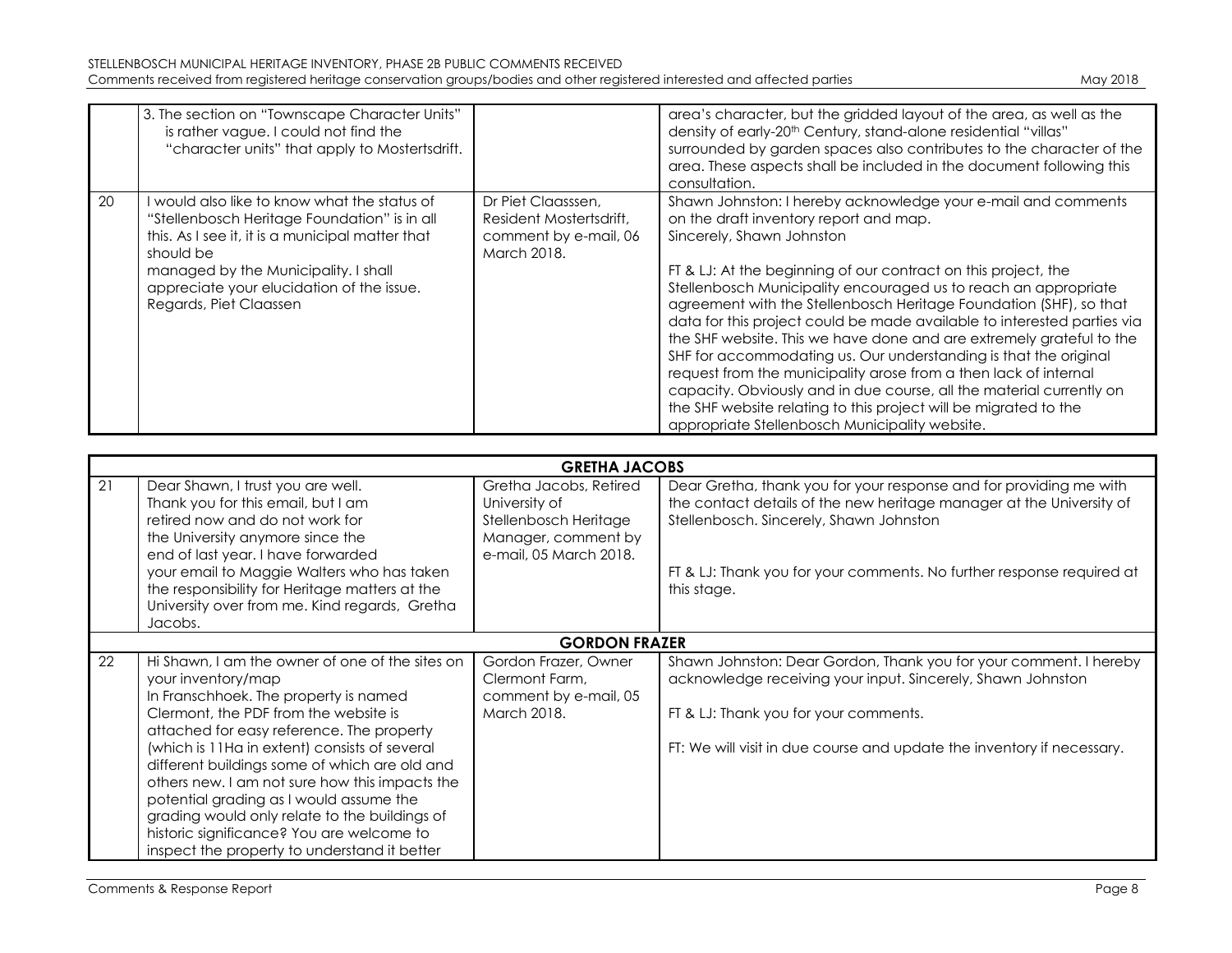and I would welcome your advice regarding the grading etc. Regards, Gordon Frazer

| <b>COCCHOIQUA KHOISAN TRIBAL AUTHORITY</b> |                                              |                       |                                                                       |
|--------------------------------------------|----------------------------------------------|-----------------------|-----------------------------------------------------------------------|
| -23                                        | Dear Shawn, the Cocchoigqua Tribal Authority | Karel King, Chief,    | Shawn Johnston: Dear Karel, I hereby acknowledge your comments        |
|                                            | support the Stellenbosch Heritage Inventory  | Cocchoiqua Khoisan    | on the draft Phase 2B inventory report and map. Sincerely, Shawn      |
|                                            | and map in its current form. We wish to be   | Tribal authority,     | Johnston.                                                             |
|                                            | kept informed of all future developments and | comment by telephone, |                                                                       |
|                                            | wish to engage in the management plan at     | 06 April 2018.        | FT & LJ: Thank you for your comments. No further response required at |
|                                            | the appropriate time. Regards, Karel King    |                       | this stage.                                                           |

|     | <b>FRANSCHHOEK RURAL DEVELOPMENT TRUST</b>     |                       |                                                                       |  |
|-----|------------------------------------------------|-----------------------|-----------------------------------------------------------------------|--|
| -24 | Dear Shawn, Franschhoek Rural Development      | Wilmien Johnson,      | Shawn Johnston: Dear Wilmien, I hereby acknowledge your comments      |  |
|     | Trust endorses the proposed Stellenbosch       | Franschhoek Rural     | on the draft Phase 2B inventory report and map. Sincerely, Shawn      |  |
|     | Municipal Heritage Inventory Phase 2B and      | Development Trust,    | Johnston.                                                             |  |
|     | the map produced. We appreciate the            | comment by telephone, |                                                                       |  |
|     | opportunity to participate in the Stellenbosch | 06 April 2018.        |                                                                       |  |
|     | Municipal Inventory project. Thank you for     |                       | FT & LJ: Thank you for your comments. No further response required at |  |
|     | recording our inputs. Thank you. Wilmien       |                       | this stage.                                                           |  |
|     | <b>Johnson</b>                                 |                       |                                                                       |  |

|    | <b>STELLENBOSCH INTEREST GROUP</b>                                                                                                                                                                                                                                                                                                                                           |                                                                                                          |                                                                                                                                                                                                                                                                                                                                                                                                                                                                                                                                                                                                                                                                                                                                                                                                                                                     |  |
|----|------------------------------------------------------------------------------------------------------------------------------------------------------------------------------------------------------------------------------------------------------------------------------------------------------------------------------------------------------------------------------|----------------------------------------------------------------------------------------------------------|-----------------------------------------------------------------------------------------------------------------------------------------------------------------------------------------------------------------------------------------------------------------------------------------------------------------------------------------------------------------------------------------------------------------------------------------------------------------------------------------------------------------------------------------------------------------------------------------------------------------------------------------------------------------------------------------------------------------------------------------------------------------------------------------------------------------------------------------------------|--|
| 25 | Beste Shawn, Eerste van twee Boodskappe<br>Die Stellenbosch Belangegroep se<br>kommentaar op die 'Inventory and Online<br>Map' is hierby<br>aangeheg. Kommentaar op die 'Historical<br>Framework' word apart met die tweede<br>boodskap aangestuur. Ons sal dit waardeer as<br>jy aub ontvangs van alle dokumentasie erken.<br>Vriendelike groete Berta Hayes (Sekretaresse) | Berta Hayes & Patricia<br>Botha, Stellenbosch<br>Interest Group,<br>comment by e-mail, 06<br>April 2018. | Shawn Johnston: Dear Berta & Patricia.<br>Thank you for the comments received from the Stellenbosch Interest<br>Group on the Draft Stellenbosch Municipal Heritage Inventory Report<br>and Map. I hereby acknowledge receiving the following:<br>1. E-mail One - 2018 SIG Comment on Heritage Inventory (PDF<br>format);<br>2. E-mail Two - Comment on the Historical Framework and Two pages<br>from the SDF.<br>Making a total of three documents received from the Stellenbosch<br>Interest Group.<br>All of your comments will be sent to the project team and included in<br>the comments and response report which will be submitted to<br>Heritage Western Cape.<br>Thank you for our inputs on this phase of the project.<br>Sincerely,<br>Shawn Johnston<br>FT & LJ: Thank you for your comments to which we respond as follows,<br>below. |  |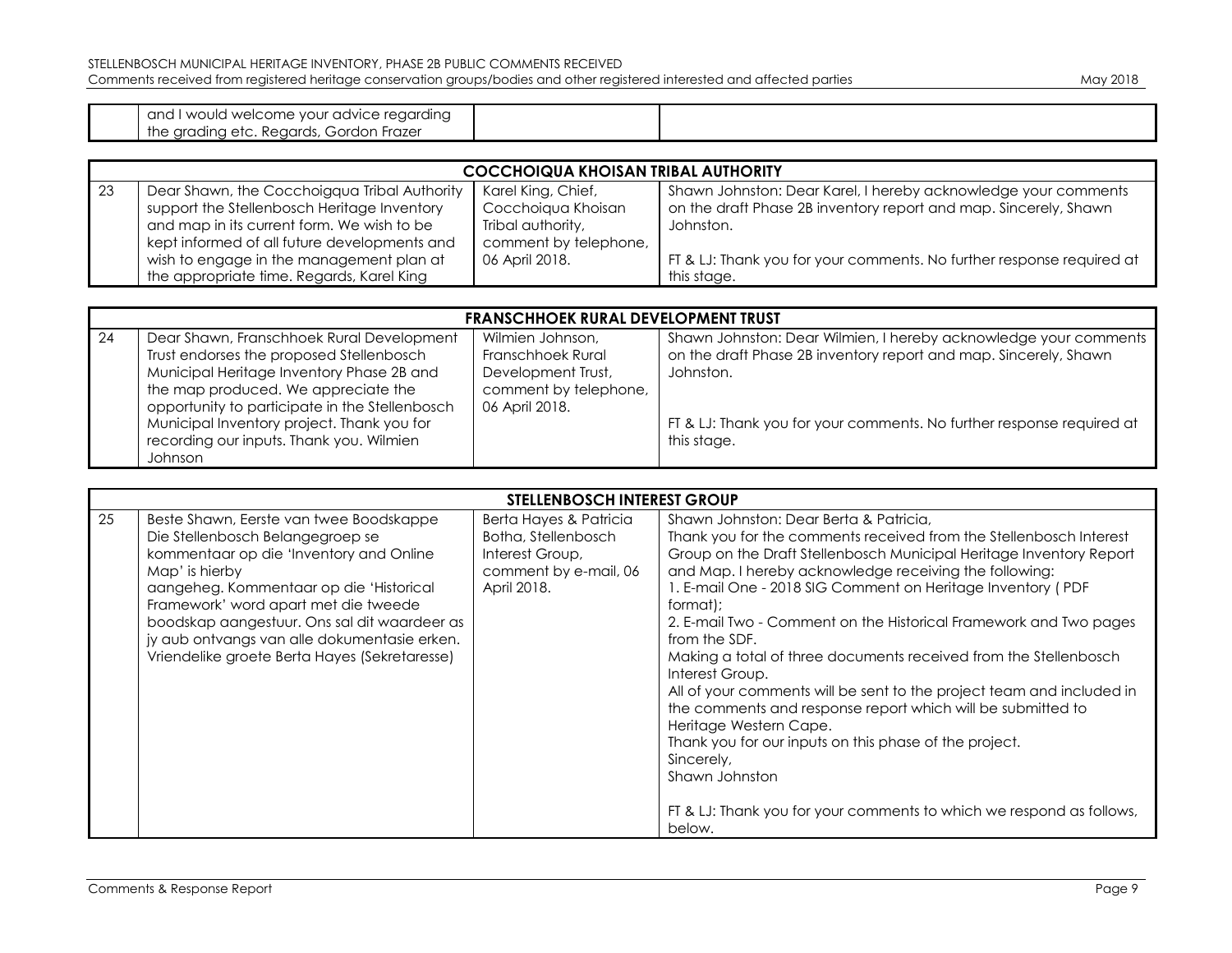| 26 | <b>Comment on the Draft Stellenbosch Municipal</b><br>Heritage Inventory and<br><b>Online Map</b><br><b>Overall impression</b><br>The project team should as a starting point<br>have identified all houses that technically<br>qualify in terms of SAHRA (1998), i.e. properties<br>older than 60 years. This database should then<br>have been mapped as a first layer of heritage<br>from which each individual property had to<br>be evaluated using the said criteria. It is<br>obvious that this has not been done. Many<br>properties which should have been included<br>within the proposed demarcated urban<br>townscape areas were not included (see<br>discussion further below). | Bertha Hayes & Patricia<br>Botha, Stellenbosch<br>Interest Group,<br>comment by e-mail, 06<br>April 2018. | FT & CA: We do not agree that the first step in the preparation of a<br>heritage inventory should have been to identify all buildings and other<br>heritage resources (not just houses) that are older than 60 years: this is<br>just one of the many procedural steps that are routinely undertaken in<br>the preparation of a heritage inventory. Many structures older than 60<br>years are not conservation worthy due to many possible factors<br>(NCW): lack of intactness, etc. Moreover, because two inventories of<br>heritage resources have already been completed (and approved by<br>HWC) for parts of the town of Stellenbosch in the past, this inventory<br>was limited to areas of Stellenbosch not covered by the prior<br>inventories. We do not agree that we should have included other<br>areas in the draft inventory. We have included all relevant areas.                                                                                                                                                                                                                    |
|----|----------------------------------------------------------------------------------------------------------------------------------------------------------------------------------------------------------------------------------------------------------------------------------------------------------------------------------------------------------------------------------------------------------------------------------------------------------------------------------------------------------------------------------------------------------------------------------------------------------------------------------------------------------------------------------------------|-----------------------------------------------------------------------------------------------------------|-------------------------------------------------------------------------------------------------------------------------------------------------------------------------------------------------------------------------------------------------------------------------------------------------------------------------------------------------------------------------------------------------------------------------------------------------------------------------------------------------------------------------------------------------------------------------------------------------------------------------------------------------------------------------------------------------------------------------------------------------------------------------------------------------------------------------------------------------------------------------------------------------------------------------------------------------------------------------------------------------------------------------------------------------------------------------------------------------------|
| 27 | The dots of identified properties that were<br>graded does not correspond to the map, dots<br>are scattered (at times more than one dot on<br>a property) and are not in the correct<br>locations, making the interactive map<br>dysfunctional and difficult to navigate. The<br>image below illustrate this point.                                                                                                                                                                                                                                                                                                                                                                          |                                                                                                           | FT & LJ: We regret your experience in regard to this representation of<br>the inventory. However, such experience is not inevitable, as<br>explained below, and we do not agree with the conclusions you have<br>drawn from it.<br>The 'jumping around' of the dots is actually dependent on how<br>zoomed in or out they are on the screen being viewed. The further you<br>zoom out, the larger the dots have to be relative to the map, so that<br>the users are still able to click on them. This makes it look like they are<br>in the street sometimes, but if you zoom in close enough, this is not the<br>case. Naturally, as is the case with all GPS-based systems, there is a<br>small degree of tolerance between the precise location of the site<br>and its representation: this is sometimes a matter of a few meters.<br>If one moves around the map without waiting for it to load<br>properly you could get the effect of dots jumping around. Fortunately<br>there is the entire offline version of the archive in PDF format for those<br>users who struggle with the technology. |
| 28 | Urban townscape areas proposed layer<br>We are satisfied with the inclusion of the<br>town's first suburb Mostertsdrift as well as the<br>Coetzenburg and Danie Craven stadium<br>precincts in the re-demarcation of the urban                                                                                                                                                                                                                                                                                                                                                                                                                                                               | Bertha Hayes & Patricia<br>Botha, Stellenbosch<br>Interest Group,<br>comment by e-mail, 06<br>April 2018. | FT, LJ & CA: We are pleased that there is support in the comments for<br>the proposed extension to the Stellenbosch Historic Core.<br>Because Ida's Valley is a declared Grade I Heritage Site and it is<br>not contiguous with the Stellenbosch Historic Core, we do not agree<br>that 'selected parts' of Ida's Valley should be included in the                                                                                                                                                                                                                                                                                                                                                                                                                                                                                                                                                                                                                                                                                                                                                    |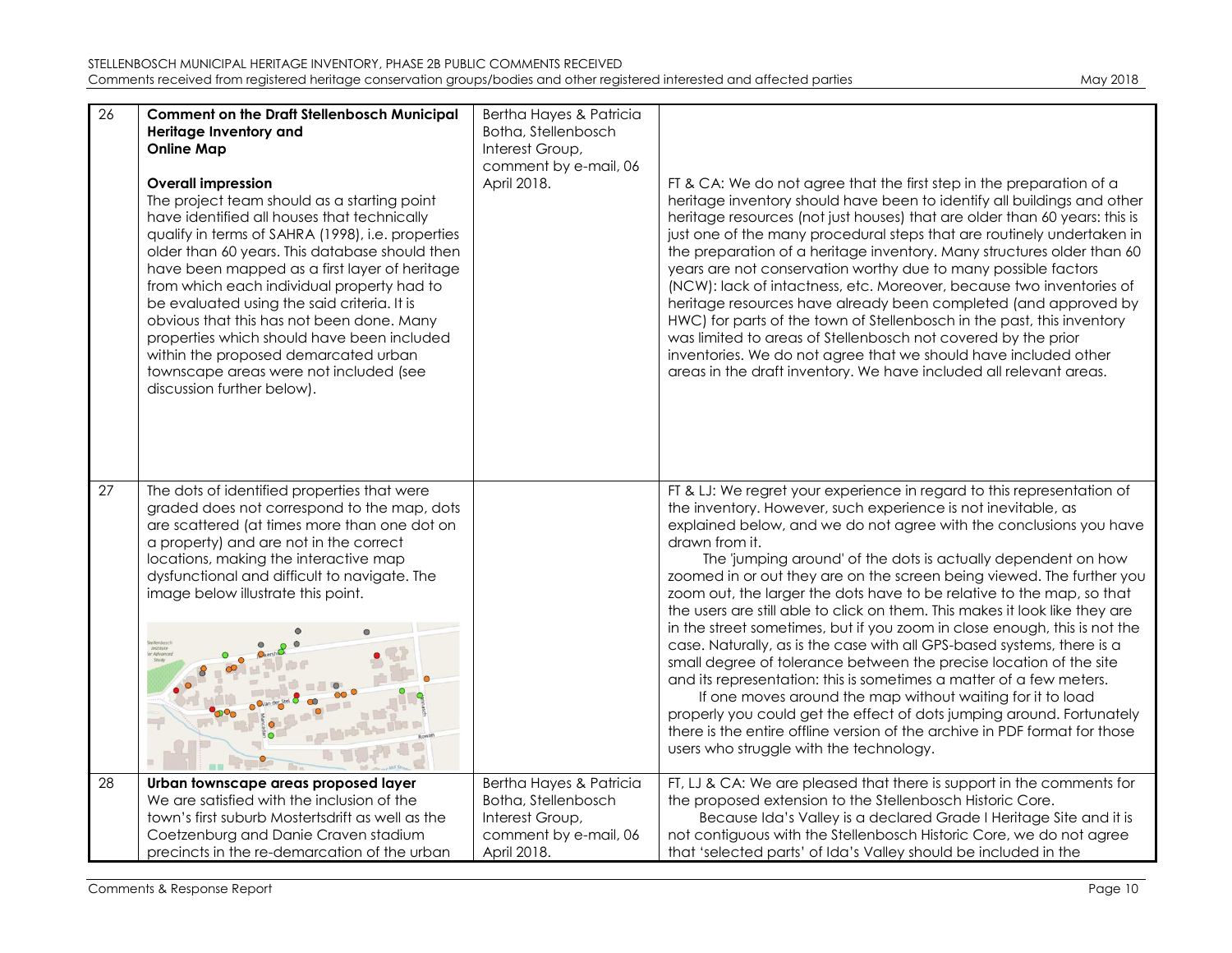|    | conservation area (purple on Fig 1). Notably<br>absent from the proposed urban townscape<br>area are the following (indicated with blue<br>dots on Fig 1):<br>- Dennesig<br>- Idas Valley (selected parts)<br>- The historic cluster just north of the Eerste River<br>and Danie Craven stadium<br>Figure 1: Proposed new demarcation (purple) and blue dots showing the omitted areas                                                                                                                                                                                                                                                                                                                                                                                                                                                                                                                                                                                                                                        |                                                                                                           | Stellenbosch Historic Core (see comments below, relating to the Ida's<br>Valley Township).<br>We have examined all of the suggested areas for inclusion.<br>As regards Dennesig: although the area is fairly old, our re-survey<br>of the area at best revealed three additional properties that are<br>marginally conservation-worthy. The majority of buildings have been<br>extensively altered to the point that no discernable streetscape<br>character is apparent, on the one hand, and that very few intact and<br>conservation worthy buildings have survived, on the other. We did<br>note the tree-lined streets as being of some significance.<br>As regards the historic Ida's Valley Township, we agree that there<br>are some individual structures that should be included in the survey,<br>and we have since done so. We have also proposed some limited<br>townscape character areas (streetscapes) in the Ida's Valley urban<br>area.<br>Our re-survey of the area north of Danie Craven Stadium has revealed<br>one additional old Victorian house in a prominent landmark position.<br>We have added that site to the inventory. |
|----|-------------------------------------------------------------------------------------------------------------------------------------------------------------------------------------------------------------------------------------------------------------------------------------------------------------------------------------------------------------------------------------------------------------------------------------------------------------------------------------------------------------------------------------------------------------------------------------------------------------------------------------------------------------------------------------------------------------------------------------------------------------------------------------------------------------------------------------------------------------------------------------------------------------------------------------------------------------------------------------------------------------------------------|-----------------------------------------------------------------------------------------------------------|--------------------------------------------------------------------------------------------------------------------------------------------------------------------------------------------------------------------------------------------------------------------------------------------------------------------------------------------------------------------------------------------------------------------------------------------------------------------------------------------------------------------------------------------------------------------------------------------------------------------------------------------------------------------------------------------------------------------------------------------------------------------------------------------------------------------------------------------------------------------------------------------------------------------------------------------------------------------------------------------------------------------------------------------------------------------------------------------------------------------------------------------------------|
| 29 | The areas of Dennesig and the original core of<br>Idas Valley (blue arrows) are clearly visible on<br>the aerial image of Stellenbosch for 1938<br>shown on Figure 2. It is important that the<br>uniqueness of the two areas (or parts thereof)<br>be incorporated in the conservation urban<br>townscape areas and properties be graded.<br>Our own investigation into historical properties<br>(draft) shows that there are many more<br>properties that can be graded in Mostertsdrift<br>(Figure 3) as well as Dennesig (Figure 4) - see<br>the maroon coloured properties. In the case of<br>Mostertsdrift are there a large number of<br>properties not graded, especially those to the<br>east of Jannasch Street. In terms of the actual<br>assessment sheet, these sheets have to be<br>verified through a different public<br>participation process where listed property<br>owners are invited to comment on the<br>accuracy of property descriptions. It is also<br>recommended that instead of a locality point | Bertha Hayes & Patricia<br>Botha, Stellenbosch<br>Interest Group,<br>comment by e-mail, 06<br>April 2018. | FT, CA & LJ: See our responses above.<br>FT & CA: Our re-survey occasioned by your comments has confirmed<br>for us that Dennesig does not warrant area protection. Again, it<br>appears that we differ significantly with yourselves as to the<br>implications of age. Unless the age of a building or structure is<br>accompanied by relative intactness and by intrinsic heritage<br>significance, the site should either be Graded as NCW or not be<br>included in the Draft Heritage Inventory. In the many cases your<br>comments point to, we have elected not to include the respective<br>sites in the inventory, else we would have had to add many hundreds<br>of sites to the inventory throughout the Study Area which are NCW.<br>This would simply be unnecessary, unwarranted, ineffective and a<br>sheer waste of many hundreds of hours of time. Also a waste of<br>money.                                                                                                                                                                                                                                                           |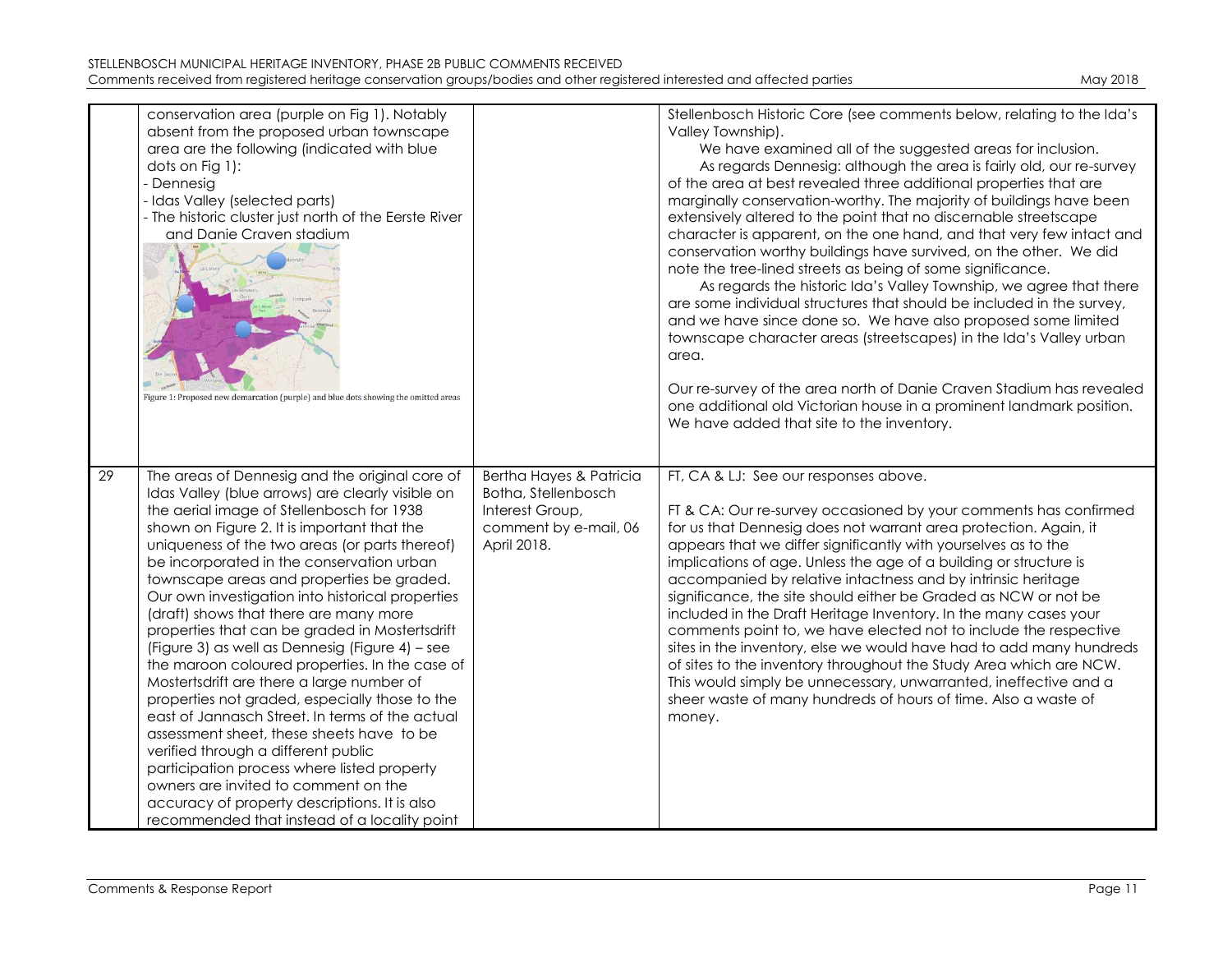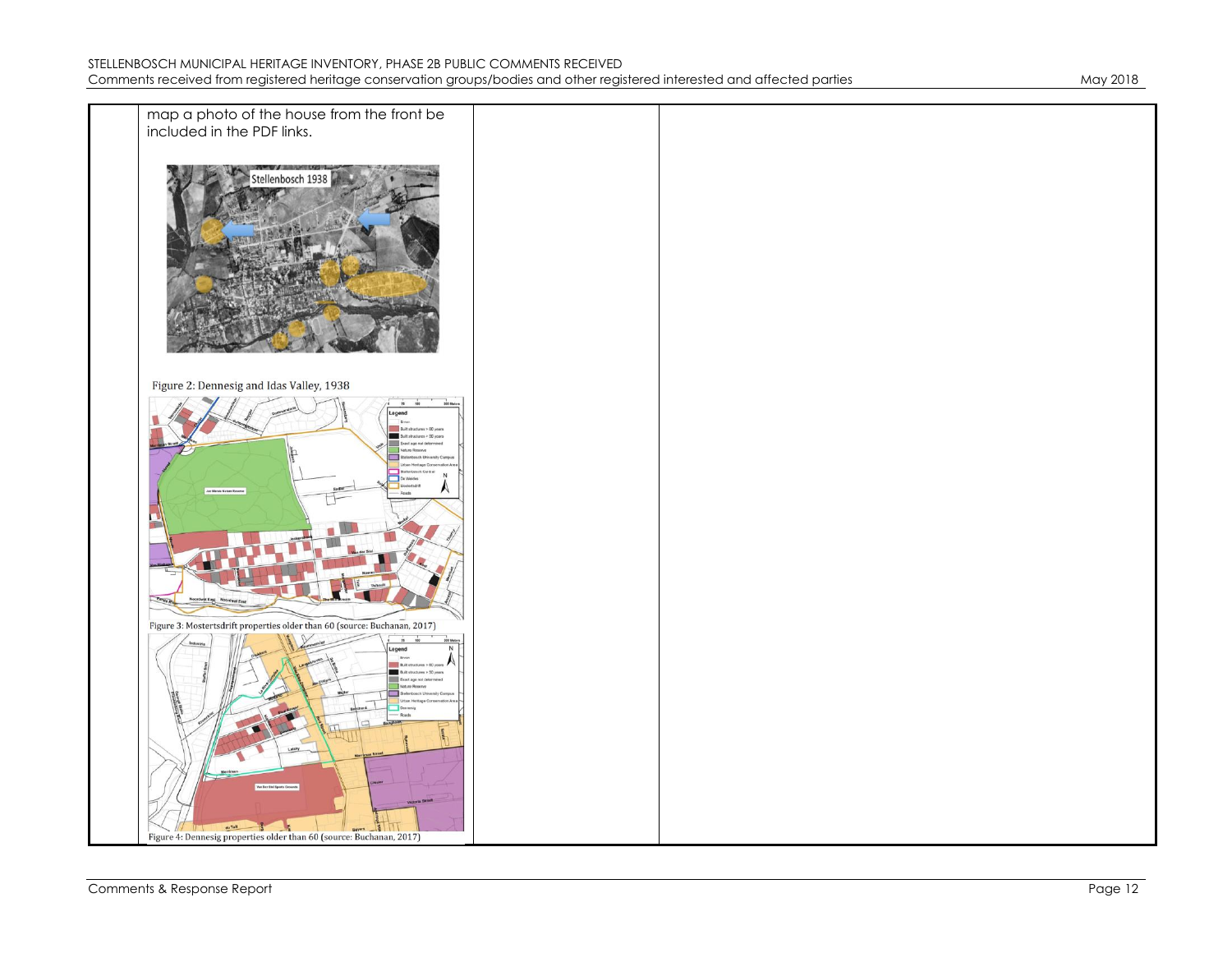| STELLENBOSCH MUNICIPAL HERITAGE INVENTORY, PHASE 2B PUBLIC COMMENTS RECEIVED                                               |          |
|----------------------------------------------------------------------------------------------------------------------------|----------|
| Comments received from registered heritage conservation groups/bodies and other registered interested and affected parties | May 2018 |

| 30 | Due to time constraints it is impossible to verify<br>the correctness of all entries, so we will only<br>supply a number of examples to illustrate the<br>myriad types of errors and incorrect<br>information. The following property can be<br>used to illustrate an example of incorrect<br>information, Site Name 34 Van Der Stel Road,<br>Stellenbosch. See map attached to<br>submission.                                                                                                                                                                                                                                                                                                                                                                                                                                                                                                                                                                                                                                                                                                                                                                                                                                                                                                                                                                                                              | Bertha Hayes & Patricia<br>Botha, Stellenbosch<br>Interest Group,<br>comment by e-mail, 06<br>April 2018. | FT & LJ: We accept that the Draft Inventory of Heritage Resource and<br>related documents may include some errors and some incorrect<br>information: that is why we invited knowledgeable individuals and<br>organisations to provide comments on the draft.<br>The comments are noted but we reject the contention that the<br>draft inventory of heritage resources includes "myriad types of errors<br>and incorrect information".<br>FT & CA: For comment on 34 Van Der Stel Street, see 31 below.                                                                                                                                                                                                                                                                                                                                                                                                                                                                                                                                                                                                                                                                                                                                                                                                                                                                                                                                                  |
|----|-------------------------------------------------------------------------------------------------------------------------------------------------------------------------------------------------------------------------------------------------------------------------------------------------------------------------------------------------------------------------------------------------------------------------------------------------------------------------------------------------------------------------------------------------------------------------------------------------------------------------------------------------------------------------------------------------------------------------------------------------------------------------------------------------------------------------------------------------------------------------------------------------------------------------------------------------------------------------------------------------------------------------------------------------------------------------------------------------------------------------------------------------------------------------------------------------------------------------------------------------------------------------------------------------------------------------------------------------------------------------------------------------------------|-----------------------------------------------------------------------------------------------------------|---------------------------------------------------------------------------------------------------------------------------------------------------------------------------------------------------------------------------------------------------------------------------------------------------------------------------------------------------------------------------------------------------------------------------------------------------------------------------------------------------------------------------------------------------------------------------------------------------------------------------------------------------------------------------------------------------------------------------------------------------------------------------------------------------------------------------------------------------------------------------------------------------------------------------------------------------------------------------------------------------------------------------------------------------------------------------------------------------------------------------------------------------------------------------------------------------------------------------------------------------------------------------------------------------------------------------------------------------------------------------------------------------------------------------------------------------------|
| 31 | This house does not have a teak front door<br>and teak windows. The wood is Oregon and is<br>original. The small gate in front is also not<br>original (was introduced in the late 2000s). In<br>terms of the grouping with other sites<br>description section there is no mention made<br>of both neighbouring houses. Van der Stel 36<br>(graded) is a Victorian styled house and Van<br>der Stel street 34 (not graded) as an unique<br>example of Arts and Crafts movement with<br>original wood trusses at the front of the house,<br>original teak front door and almost intact<br>inside in terms of wooden features. These three<br>houses form a unique streetscape of different<br>conservation worthy properties. In addition,<br>incorrect information is provided for Van der<br>stel str 36 where it is said this property is on the<br>corner of corner Hannah and Van der Stel-<br>there is no Hannah str in Stellenbosch. It is<br>Jannash Str. Another example is that of<br>unverified assumptions - for example 41<br>Jonkershoek where it is stated "This modernist"<br>building may be a Pius Pahl. Check with group<br>such as DOCOMOMO. It has been altered."<br>Surely the consultants should have verified the<br>information. Erf 1691, 26 van der Stel Street<br>should be included. It was graded by Belcom,<br>25 March 2015,<br>a IIIB heritage resource. It is an Edwardian | Bertha Hayes & Patricia<br>Botha, Stellenbosch<br>Interest Group,<br>comment by e-mail, 06<br>April 2018. | CA: Both 34 and 36 Van Der Stel Street have been Graded IIIB in the<br>existing inventory. The Arts and Crafts style of both is noted. The<br>suggested information and amendments can be added to the sheets.<br>The grouping of the two houses will be noted.<br>CA: 26 Van der Stel - We have this listed as 30 Van der Stel. We have<br>noted it as Grade IIIC, but will check the BELCOM minutes and elevate<br>the grading if necessary. We shall include the social information<br>about Prof. Jannasch.<br>FT & CA: DOCOMOMO was specifically invited to identify all significant<br>examples of 20 <sup>th</sup> century architecture that should be included in the<br>draft inventory of heritage resources and they have done so. We have<br>responded to their identification and suggestions: see items 49 to 55,<br>below.<br>CA: Further research into the Modernist architecture in Stellenbosch<br>has been undertaken. Where we cannot verify Pius Pahl's<br>involvement, we have simply noted the building to be significant on<br>the basis of its Modernist architectural design.<br>AM: Note that some properties were assessed from the street and it<br>was not always possible to see them clearly. A place-by-place<br>inventory is a living document and is designed to be corrected and<br>updated as information becomes available. Property owners and<br>special interest groups are invaluable sources in that regard. |
|    | house designed by Prof. Jannasch in 1922.                                                                                                                                                                                                                                                                                                                                                                                                                                                                                                                                                                                                                                                                                                                                                                                                                                                                                                                                                                                                                                                                                                                                                                                                                                                                                                                                                                   |                                                                                                           |                                                                                                                                                                                                                                                                                                                                                                                                                                                                                                                                                                                                                                                                                                                                                                                                                                                                                                                                                                                                                                                                                                                                                                                                                                                                                                                                                                                                                                                         |
| 32 | Die Vlakte<br>Numbers 38 and 40 (Erven 2455 and 2456) are<br>today the only remaining dwellings of Die<br>Vlakte facing Merriman Street. Die Vlakte is                                                                                                                                                                                                                                                                                                                                                                                                                                                                                                                                                                                                                                                                                                                                                                                                                                                                                                                                                                                                                                                                                                                                                                                                                                                      | Bertha Hayes & Patricia<br>Botha, Stellenbosch<br>Interest Group,                                         | CA: We have noted this in the survey sheets for both of these<br>properties.                                                                                                                                                                                                                                                                                                                                                                                                                                                                                                                                                                                                                                                                                                                                                                                                                                                                                                                                                                                                                                                                                                                                                                                                                                                                                                                                                                            |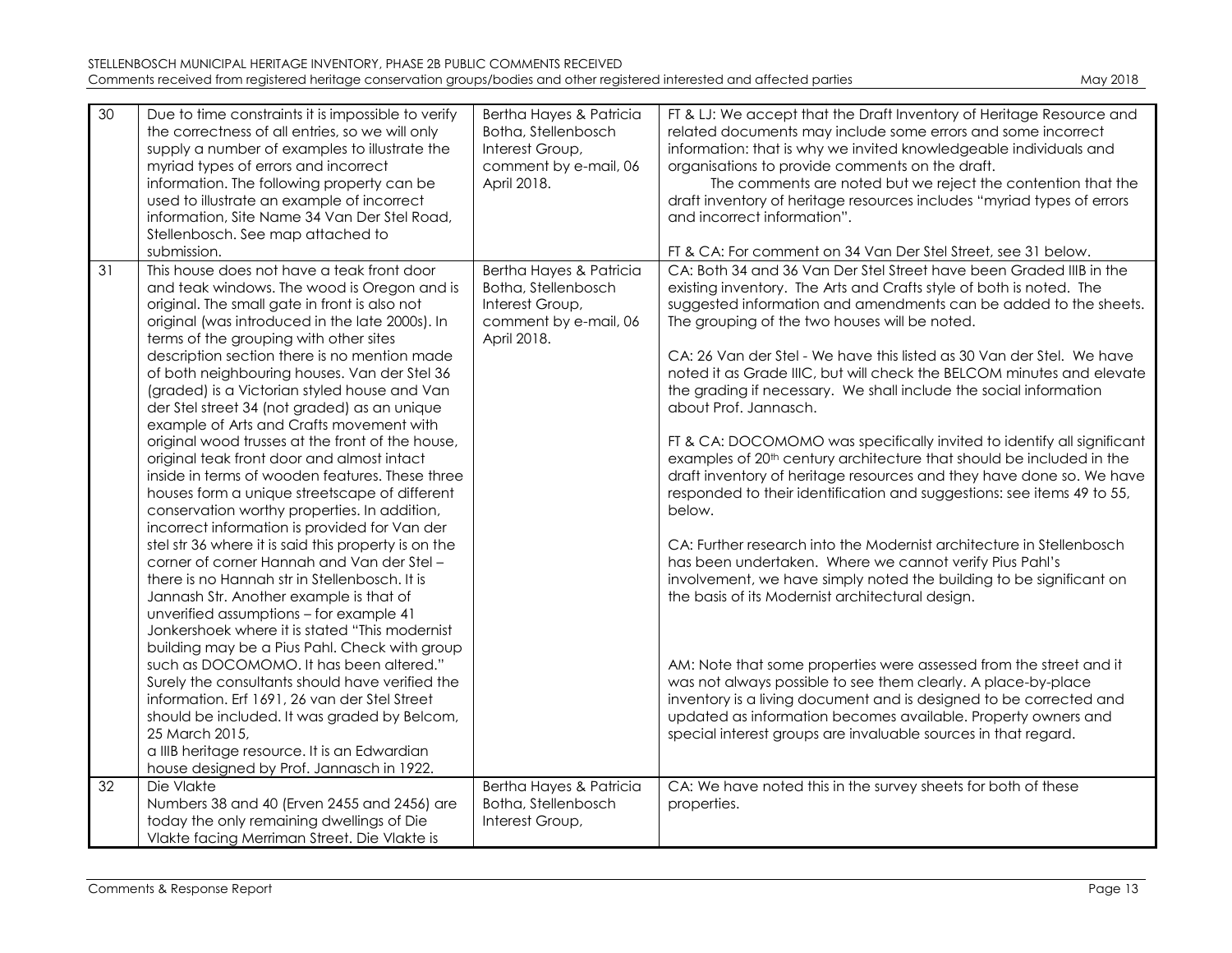| Mav 2018 |  |
|----------|--|
|          |  |

|    | outline[d] by Herman Giliomee in his book                                                                                                                                                                                                                                                                                                                                                                                                                                                                                                                            | comment by e-mail, 06                                                                                                    |                                                                                                                                                                                                                                                                                                                                                                                                                                                                                                                                                                                                                                                                                                                                                                                                                                                                                                        |
|----|----------------------------------------------------------------------------------------------------------------------------------------------------------------------------------------------------------------------------------------------------------------------------------------------------------------------------------------------------------------------------------------------------------------------------------------------------------------------------------------------------------------------------------------------------------------------|--------------------------------------------------------------------------------------------------------------------------|--------------------------------------------------------------------------------------------------------------------------------------------------------------------------------------------------------------------------------------------------------------------------------------------------------------------------------------------------------------------------------------------------------------------------------------------------------------------------------------------------------------------------------------------------------------------------------------------------------------------------------------------------------------------------------------------------------------------------------------------------------------------------------------------------------------------------------------------------------------------------------------------------------|
| 33 | 'Nog Altyd Hier Gewees'.<br>Examples of suggested corrections in other<br>areas:<br>- 157, 159, 161 Banhoek Rd: Very early 20th<br>century. The date on the building is 1904.<br>- 155 Banhoek Rd should not be included -<br>damaged by alteration.<br>- 12 and 14 de Beer St are situated on the<br>eastern side of the street.<br>- No 16 de Beer should also be listed. (Date on<br>gable: 1929.) Same as no 18, but with a<br>Marley tile roof.<br>- St Paul's Church, Banhoek Road is listed as<br>Anglican. The correct denomination is<br>Church of England. | April 2018.<br>Bertha Hayes & Patricia<br>Botha, Stellenbosch<br>Interest Group,<br>comment by e-mail, 06<br>April 2018. | CA&FT:<br>157, 159 and 161 Banghoek Road are currently captured in<br>$\blacksquare$<br>the inventory. They are proposed as Grade IIIA. We will<br>note/include the date within the survey sheet.<br>We believe 155 Banghoek Road is a marginal IIIC. We have<br>noted in the survey sheet that it is "much altered". Its location<br>means that its contextual significance, however marginal, is<br>worthy of being noted.<br>The geo-referencing apparatus in our survey tablets has some<br>few meters of possible error (that is normal for GPS systems).<br>We shall provide an overall note related to this, but the<br>address and erf numbers reflected in the survey sheets will<br>reveal the exact property location to the reader.<br>No. 16 de Beer has been surveyed and will be included as a<br>marginal Grade IIIC.<br>We shall note St. Paul's Church as being "Church of England". |
| 34 | Houses that should be included:<br>- 35 Bosman St, erf 3480 (pre 1905)<br>- 37 Bosman St, erf 2403<br>- No. 42 Merriman Street, corner of Joubert St.<br>- 92, 94, 96 and 98 Merriman Street (1920's)<br>- 3 and 5 Cluver Street, now part of a<br>consolidated property known as One on<br>Cluverand Erf 2290 on the opposite side of<br>the street.<br>- Semi-detached houses, no's 11 and 13 as<br>well as no's 15 and 17 Hofmeyr Street.                                                                                                                         | Bertha Hayes & Patricia<br>Botha, Stellenbosch<br>Interest Group,<br>comment by e-mail, 06<br>April 2018.                | FT & CA: We have surveyed these properties again and we agree that<br>they should be included within the inventory, although all are low<br>Grade IIIC's, aside from 98 Merriman Street and 11/13 Hofmeyr Street,<br>which are proposed as Grade IIIB's.                                                                                                                                                                                                                                                                                                                                                                                                                                                                                                                                                                                                                                               |
| 35 | Properties in the wider Stellenbosch area<br>(examples). Due to limited time and access,<br>farms are regre[t]tably not included in our<br>comments. We comment, however, on the<br>following examples:<br>- Pniel Church (old missionary Church) and<br>graveyard are not included?<br>- The Museum and Village Green are on the<br>western side of the R310.                                                                                                                                                                                                       | Bertha Hayes & Patricia<br>Botha, Stellenbosch<br>Interest Group,<br>comment by e-mail, 06<br>April 2018.                | AM: Pniel church, graveyard, museum and village green are included<br>in in the draft inventory, in the correct location.                                                                                                                                                                                                                                                                                                                                                                                                                                                                                                                                                                                                                                                                                                                                                                              |
|    | - Hazendal is north of the R304. The correct no<br>of the farm is 222.                                                                                                                                                                                                                                                                                                                                                                                                                                                                                               |                                                                                                                          | AM: Hazendal is included because the parent farm straddles the study<br>area boundary.                                                                                                                                                                                                                                                                                                                                                                                                                                                                                                                                                                                                                                                                                                                                                                                                                 |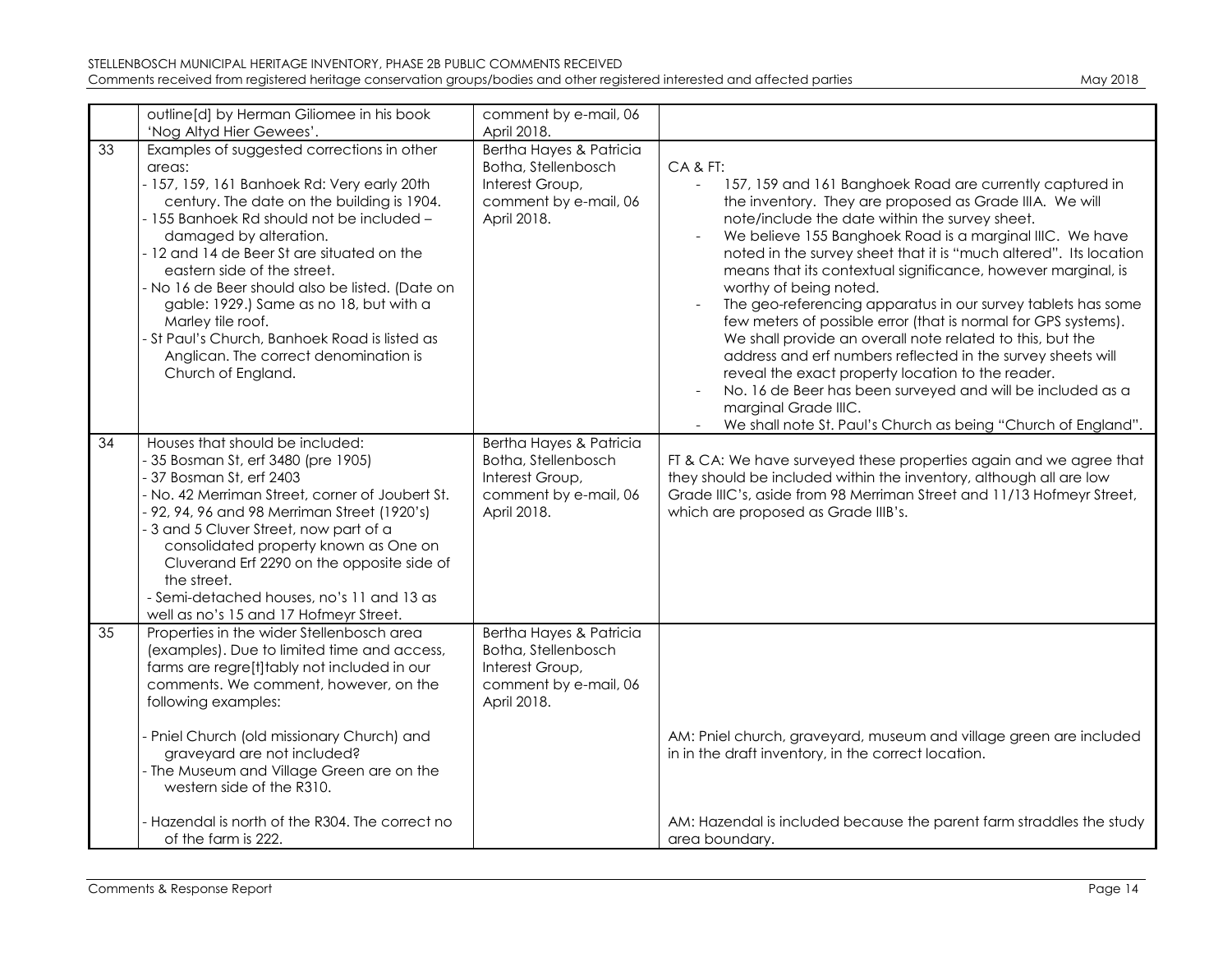| May 2018 |
|----------|
|----------|

|    | - Patrysvlei is indicated in Jonkershoek, instead<br>of along the R304 as indicated in the PDF.<br>- The historic farm at some stage called 'Mount<br>Happy' and later Jonkersdrift in Jonkershoek<br>is not listed. (Farm 1440) Associated with<br>freed blacks. Old Nectar (originally Jan Lui)<br>in Jonkershoek is not indicated. (Previous<br>owner Una van der Spuy). Grant to freed<br>slaves Marquard and Jan van Ceylon<br>Wynand (4/352): Grade II should be<br>considered for this property.                                                  |                                                                                                           | AM: Patrysvlei is NCW.<br>AM: We could not get access to Mount Happy but it is included in the<br>inventory.<br>FT: See inventory for Old Nektar and Jonkershoek heritage resources;<br>and narrative in the spatio-historical appendix. Jonkershoek is a<br>proposed Grade II and it is currently protected by municipal HPOZ<br>definition.                                                                                                                                                                                            |
|----|----------------------------------------------------------------------------------------------------------------------------------------------------------------------------------------------------------------------------------------------------------------------------------------------------------------------------------------------------------------------------------------------------------------------------------------------------------------------------------------------------------------------------------------------------------|-----------------------------------------------------------------------------------------------------------|------------------------------------------------------------------------------------------------------------------------------------------------------------------------------------------------------------------------------------------------------------------------------------------------------------------------------------------------------------------------------------------------------------------------------------------------------------------------------------------------------------------------------------------|
| 36 | <b>Scenic Routes</b><br>- The section of the R44 approaching<br>Stellenbosch from the north is marked<br>orange and should be dark red (IIIA) up to<br>the farm Morgenhof because of the<br>significant views of all the Stellenbosch<br>mountains, orchard and vineyards.<br>- The Annandale Road should also be<br>marked dark red (IIIA). Views are more<br>significant than the Blaauwklippen Road. Of<br>particular note is the secondary road to the<br>farm Groenerivier that should also be<br>included as IIIA because of significant<br>views. | Bertha Hayes & Patricia<br>Botha, Stellenbosch<br>Interest Group,<br>comment by e-mail, 06<br>April 2018. | LJ & MF: Thank you for the recommendation. We have taken your<br>points into consideration and made the following changes:<br>All roads through a Grade II landscape have been adjusted to be<br>Grade II routes. Previous grade AB are now Grade IIIA.<br>There are four exceptions to this rule where the views in which the<br>scenes terminate override the grading of the landscape units directly<br>next to it. These are:<br>1. R44 to Morgenhof;<br>2. Blumberg Road;<br>3. A small section of Annadale Road (expansive views); |
| 37 | Conclusion<br>• We cannot endorse the heritage inventory<br>and report in its current format.                                                                                                                                                                                                                                                                                                                                                                                                                                                            | Bertha Hayes & Patricia<br>Botha, Stellenbosch<br>Interest Group,<br>comment by e-mail, 06<br>April 2018. | FT & LJ: We regret that the SIG does not endorsed the Draft Heritage<br>Inventory.                                                                                                                                                                                                                                                                                                                                                                                                                                                       |
| 38 | • Protected Areas (historic core) are not<br>accurate - Example: part of Dorp Street<br>and old residential area close to station<br>are excluded.                                                                                                                                                                                                                                                                                                                                                                                                       |                                                                                                           | FT & CA: We have expanded the Historic Stellenbosch Core in terms of<br>the spatial evidence of surviving heritage resources. On the evidence,<br>we do not agree that Ida's Valley should be included therein.                                                                                                                                                                                                                                                                                                                          |
| 39 | • The proposed demarcated urban<br>townscape areas have to be revisited and<br>expanded to include sections of Dennesig<br>as well as Idas valley.                                                                                                                                                                                                                                                                                                                                                                                                       |                                                                                                           | FT & CA: Our re-survey and checking of the evidence, occasioned by<br>your comments, has resulted in us confirming that Dennesig does not<br>warrant the definition of a Townscape Area. However, it has resulted in<br>us defining two relatively small (streetscape) Townscape Areas in the<br>urban area of Ida's Valley.                                                                                                                                                                                                             |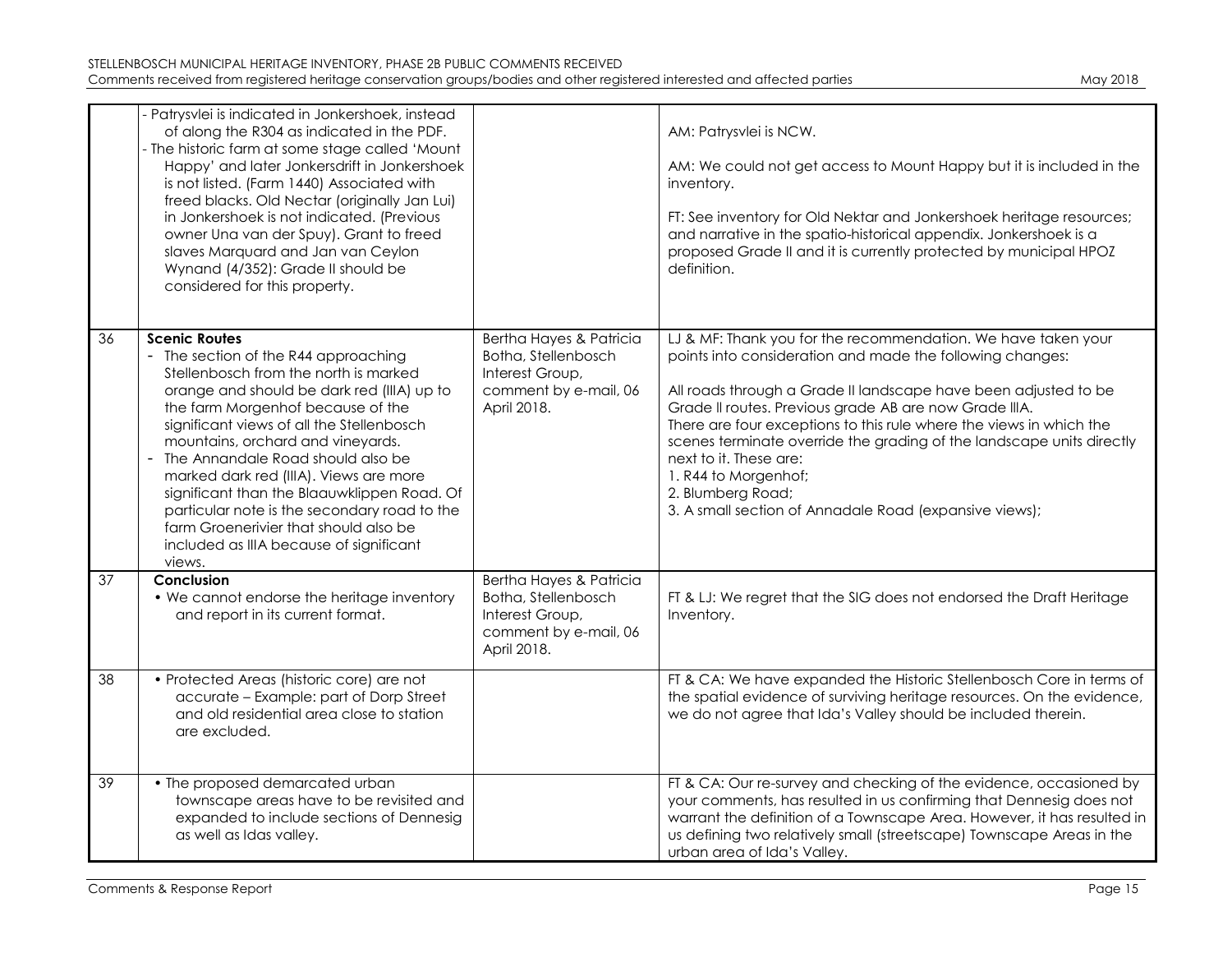| 40 | • The historic houses/area in Kayamandi<br>should be included.                                                                                                               | FT & CA: The historic area of Kayamandi has been included in the<br>survey of heritage resources.                                                                                                                                                                                                          |
|----|------------------------------------------------------------------------------------------------------------------------------------------------------------------------------|------------------------------------------------------------------------------------------------------------------------------------------------------------------------------------------------------------------------------------------------------------------------------------------------------------|
| 41 | • Significant examples of 20th century houses<br>in the various suburbs should be included,<br>for example Bauhaus Pius Pahl, Paul Le<br>Roux, Siebert Wiid).                | FT: DOCOMOMO was specifically invited to identify all significant<br>examples of 20 <sup>th</sup> century architecture that should be included in the<br>Draft Inventory of Heritage Resources and they have done so. We<br>have responded to their identification and suggestions: see items 49 to<br>55. |
| 42 | • All suburbs should be reviewed, including<br>Dalsig, Paradyskloof and Karindal.                                                                                            | FT: All suburbs have been reviewed.                                                                                                                                                                                                                                                                        |
| 43 | • The interactive link has to be improved so<br>that the dots are positioned in the right<br>place.                                                                          | FT & LJ: As already previously responded in some items above, we are<br>of the view that this is unnecessary, as when properly navigated the<br>link operates to good effect, with the dots in the right place, with some<br>latitude for minor GPS errors (as is the norm).                               |
| 44 | • A clear photo has to be included in the PDF<br>link and map should be legible.                                                                                             | FT: In general, a photo has been included in the site PDFs. We have<br>sought to make good in those minority of cases where no photo was<br>previously included.                                                                                                                                           |
|    | • Verification of data has to take place<br>through a different public participation<br>format.                                                                              | FT & LJ: On the evidence, we do not agree with this contention.<br>Inventories are always evolving and there will be further occasions for<br>appropriate consultations.                                                                                                                                   |
| 45 | • A baseline map of all properties older<br>than 60 has to be compiled and used as<br>starting point for demarcation and<br>grading of individual properties on this<br>map. | FT & LJ: As already stated in some items above, on the basis of the<br>evidence, we do not agree with this comment. It is simply not correct.                                                                                                                                                              |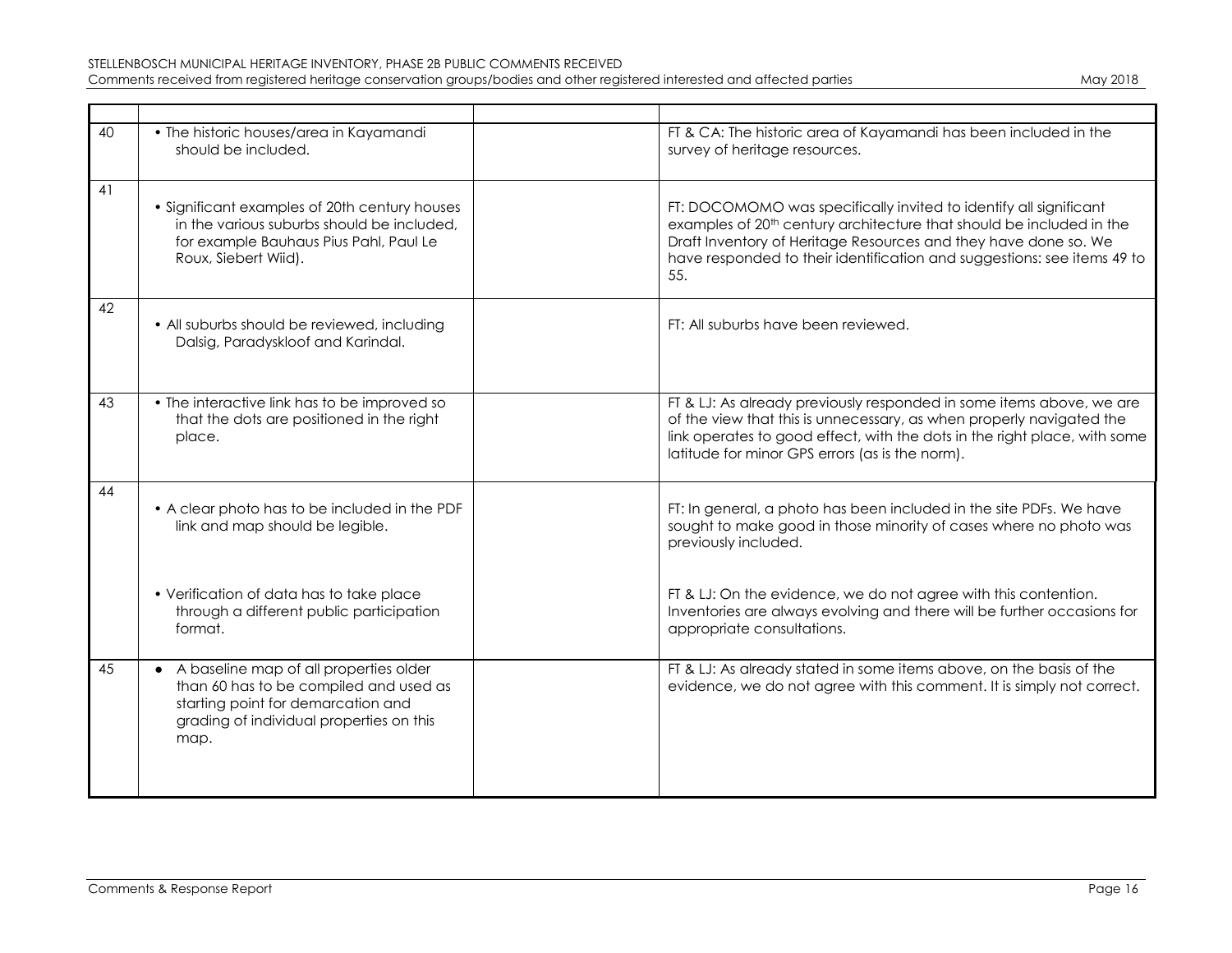| STELLENBOSCH MUNICIPAL HERITAGE INVENTORY, PHASE 2B PUBLIC COMMENTS RECEIVED                                               |          |
|----------------------------------------------------------------------------------------------------------------------------|----------|
| Comments received from registered heritage conservation groups/bodies and other registered interested and affected parties | May 2018 |

| May 2018 |  |
|----------|--|
|          |  |

| 46 | • Once the consultants have revised the<br>heritage register it must again be made<br>available for public comment.                                                                                                                                                                                                                                                                                                                                 |                                                         | FT & LJ: The revised Draft Heritage Inventory will be made available to<br>the commenting parties and to HWC. To the best of our<br>understanding, we are not required to take further comment into<br>account before making application to HWC for the approval of the<br>revised draft inventory. In our view it is important to obtain protection<br>for the identified heritage resources as soon as possible. Further<br>heritage resources can be added to the inventory in the future: that is<br>the normal practice. SIG's comments have been taken into account<br>systematically and meticulously and protection should be considered<br>by HWC as soon as possible. The SIG and other parties will be<br>welcome to make further representations and suggested inclusions in<br>the inventory in the future. |
|----|-----------------------------------------------------------------------------------------------------------------------------------------------------------------------------------------------------------------------------------------------------------------------------------------------------------------------------------------------------------------------------------------------------------------------------------------------------|---------------------------------------------------------|--------------------------------------------------------------------------------------------------------------------------------------------------------------------------------------------------------------------------------------------------------------------------------------------------------------------------------------------------------------------------------------------------------------------------------------------------------------------------------------------------------------------------------------------------------------------------------------------------------------------------------------------------------------------------------------------------------------------------------------------------------------------------------------------------------------------------|
| 47 | <b>Comment on the Historical Framework (A</b>                                                                                                                                                                                                                                                                                                                                                                                                       | Bertha Hayes & Patricia                                 |                                                                                                                                                                                                                                                                                                                                                                                                                                                                                                                                                                                                                                                                                                                                                                                                                          |
|    | Malan, March 2018)                                                                                                                                                                                                                                                                                                                                                                                                                                  | Botha, Stellenbosch                                     |                                                                                                                                                                                                                                                                                                                                                                                                                                                                                                                                                                                                                                                                                                                                                                                                                          |
|    | Some photographic examples are included<br>which have already been altered, for<br>example the 'sentinel' on the R44 (page 72);<br>Huis Pauw in van der Stel Street (page 67) has<br>also been altered unsympathetically while                                                                                                                                                                                                                      | Interest Group,<br>comment by e-mail, 06<br>April 2018. | AM: The images and captions (selected as illustrations of points in the<br>text) have been amended where they are misleading. Thank you for<br>explaining why we couldn't find the Sentinel again.                                                                                                                                                                                                                                                                                                                                                                                                                                                                                                                                                                                                                       |
|    | there are examples by the same architect<br>which still retain their heritage value. Huis<br>Struwig (page 67) is in Parow and not in<br>Stellenbosch. For the list of hamlets/projects<br>referred to on Page 74 of the document the<br>wrong SDF has been referred to. See attached<br>copy of pages 34 and 35 of the approved<br>SDF. The list of 14 nodes that have been<br>identified as the loci of future development<br>appears on page 34. |                                                         | AM: Thank you for the approved SDF. My list on page 74 came from<br>the 2009 Sustainability Institute document.                                                                                                                                                                                                                                                                                                                                                                                                                                                                                                                                                                                                                                                                                                          |
| 48 | <b>Corrected list:</b>                                                                                                                                                                                                                                                                                                                                                                                                                              | Bertha Hayes & Patricia                                 |                                                                                                                                                                                                                                                                                                                                                                                                                                                                                                                                                                                                                                                                                                                                                                                                                          |
|    | 1. Inner Stellenbosch town<br>2. Kayamandi                                                                                                                                                                                                                                                                                                                                                                                                          | Botha, Stellenbosch<br>Interest Group,                  | AM: This list has been corrected.                                                                                                                                                                                                                                                                                                                                                                                                                                                                                                                                                                                                                                                                                                                                                                                        |
|    | 3. Cloetesville                                                                                                                                                                                                                                                                                                                                                                                                                                     | comment by e-mail, 06                                   |                                                                                                                                                                                                                                                                                                                                                                                                                                                                                                                                                                                                                                                                                                                                                                                                                          |
|    | 4. Idas Valley                                                                                                                                                                                                                                                                                                                                                                                                                                      | April 2018.                                             |                                                                                                                                                                                                                                                                                                                                                                                                                                                                                                                                                                                                                                                                                                                                                                                                                          |
|    | 5. Lynedoch                                                                                                                                                                                                                                                                                                                                                                                                                                         |                                                         |                                                                                                                                                                                                                                                                                                                                                                                                                                                                                                                                                                                                                                                                                                                                                                                                                          |
|    | 6. Vlottenburg                                                                                                                                                                                                                                                                                                                                                                                                                                      |                                                         |                                                                                                                                                                                                                                                                                                                                                                                                                                                                                                                                                                                                                                                                                                                                                                                                                          |
|    | 7. Droe Dyke                                                                                                                                                                                                                                                                                                                                                                                                                                        |                                                         |                                                                                                                                                                                                                                                                                                                                                                                                                                                                                                                                                                                                                                                                                                                                                                                                                          |
|    | 8. Spier Mixed Income project                                                                                                                                                                                                                                                                                                                                                                                                                       |                                                         |                                                                                                                                                                                                                                                                                                                                                                                                                                                                                                                                                                                                                                                                                                                                                                                                                          |
|    | 9. Koelenhof                                                                                                                                                                                                                                                                                                                                                                                                                                        |                                                         |                                                                                                                                                                                                                                                                                                                                                                                                                                                                                                                                                                                                                                                                                                                                                                                                                          |
|    | 10. Klapmuts                                                                                                                                                                                                                                                                                                                                                                                                                                        |                                                         |                                                                                                                                                                                                                                                                                                                                                                                                                                                                                                                                                                                                                                                                                                                                                                                                                          |
|    | 11. Raithby                                                                                                                                                                                                                                                                                                                                                                                                                                         |                                                         |                                                                                                                                                                                                                                                                                                                                                                                                                                                                                                                                                                                                                                                                                                                                                                                                                          |
|    | 12. Mooiberge Muldersvlei Crossroads<br>13. Jamestown/De Zalze                                                                                                                                                                                                                                                                                                                                                                                      |                                                         |                                                                                                                                                                                                                                                                                                                                                                                                                                                                                                                                                                                                                                                                                                                                                                                                                          |
|    |                                                                                                                                                                                                                                                                                                                                                                                                                                                     |                                                         |                                                                                                                                                                                                                                                                                                                                                                                                                                                                                                                                                                                                                                                                                                                                                                                                                          |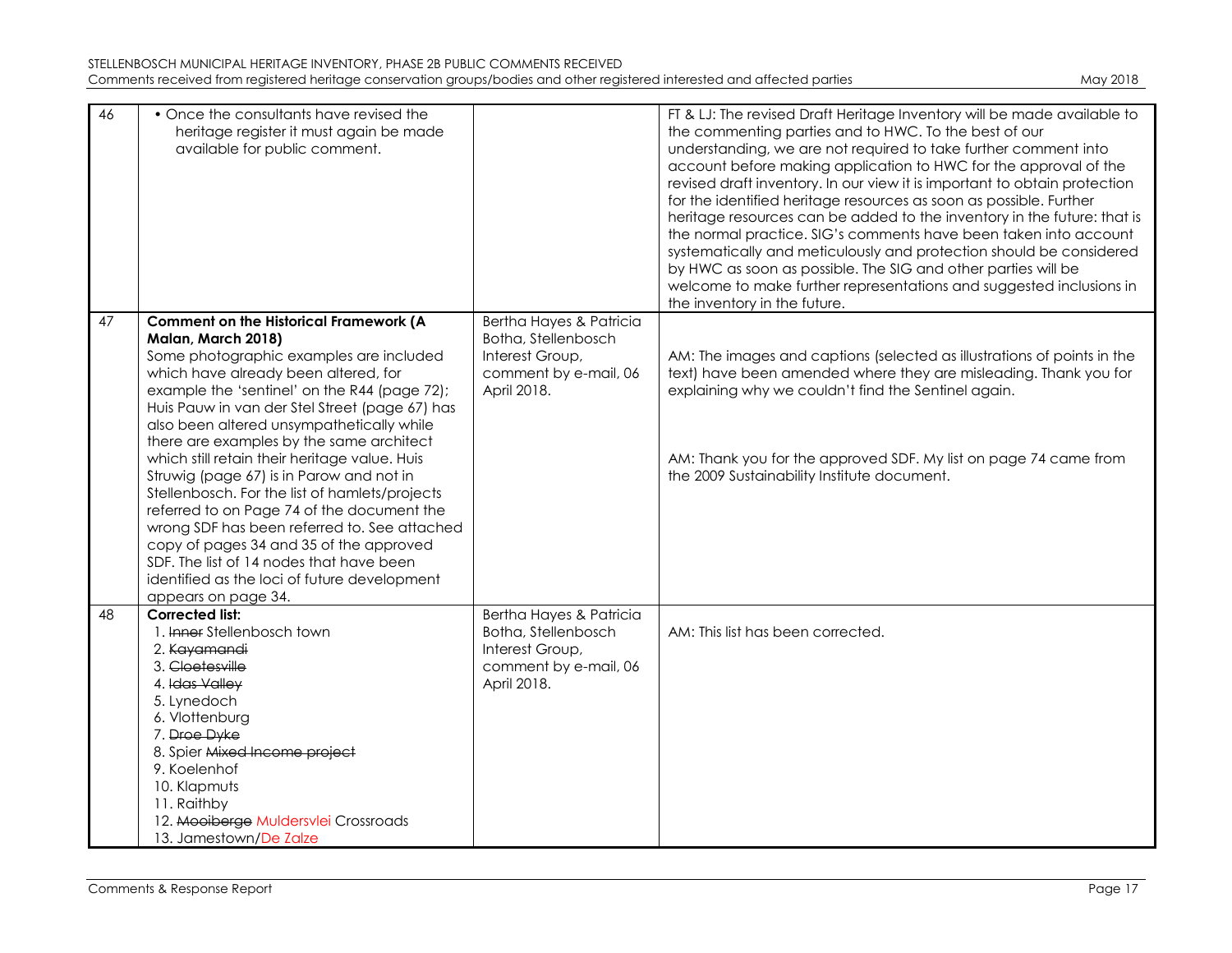| 14. <del>Paradyskloof Mixed Income project</del>     |  |
|------------------------------------------------------|--|
| 15. Dwars River Valley Complex (Pniel,               |  |
| Johannesdal, Kylemore, Languedoc and                 |  |
| <b>Boschendall</b>                                   |  |
| 16. <del>Outside Franschhoek (between road and</del> |  |
| rail)                                                |  |
| 17. Franschhoek                                      |  |
| 18. La Motte                                         |  |
| 19. Rhodes Fruit Farms Crossroads.                   |  |
| Wemmershoek                                          |  |
| <b>Groot Drakenstein</b>                             |  |
| Please also note that the proposed                   |  |
| Vlottenburg development referred to on page          |  |
| 74 falls outside the approved Vlottenburg            |  |
| urban edge (see attached page 35).                   |  |
| Patricia Botha                                       |  |

|    | <b>DOCOMOMO SOUTH AFRICA</b>                      |                          |                                                                            |  |
|----|---------------------------------------------------|--------------------------|----------------------------------------------------------------------------|--|
| 49 | Dear Sir,                                         | Sandra van der Merwe,    | Shawn Johnston: Dear Sandra,                                               |  |
|    | Docomomo South Africa.                            | Ilze Wolf and Louise van |                                                                            |  |
|    | We are a local chapter of Docomomo                | Riet, Docomomo-SA,       | Thank you for your comments on the Stellenbosch Heritage Inventory         |  |
|    | International, the International Committee for    | comments by e-mail, 06   | Phase 2B report and map. I will process your comments into the             |  |
|    | Documentation and Conservation of Buildings,      | April 2018.              | comments and response report for submission to Heritage Western            |  |
|    | Sites and Neighbourhoods of the Modern            |                          | Cape. I've also registered Docomomo-SA as a I&AP on the project            |  |
|    | Movement. Accordingly we promote the              |                          | database.                                                                  |  |
|    | conservation of buildings considered to be        |                          | Sincerely, Shawn Johnston                                                  |  |
|    | significant contributions to modernism in South   |                          |                                                                            |  |
|    | Africa and the built environment. Docomomo        |                          |                                                                            |  |
|    | SA is a conservation body registered at           |                          |                                                                            |  |
|    | Heritage Western Cape, therefore our input is     |                          | FT: No entity (including HWC) suggested that we consult you: we            |  |
|    | relevant to the Stellenbosch Heritage survey.     |                          | advised you directly of the preparation of the draft inventory and         |  |
|    | We were contacted by Clare Abrahamse at           |                          | invited you to provide the identification of modern sites for inclusion in |  |
|    | the end of March 2018 to provide input into       |                          | the inventory. We are very appreciative of your input, which we            |  |
|    | the inventory. It came as a surprise to see       |                          | hereby acknowledge.                                                        |  |
|    | online that the inventory participation is in its |                          |                                                                            |  |
|    | final stages when we have not been invited to     |                          | FT & LJ: Thank you for the list of sites that you recommend should be      |  |
|    | comment as an Interested and Affected Party       |                          | included in the heritage inventory.                                        |  |
|    | (I&AP), and it is queried whether HWC advised     |                          |                                                                            |  |
|    | you that we should be consulted? In going         |                          |                                                                            |  |
|    | forward, please register us as an I&AP in this    |                          |                                                                            |  |
|    | matter.                                           |                          |                                                                            |  |
| 50 | Please note that we have participated and         | Sandra van der Merwe,    | FT & CA: We have included all relevant entries in the inventory.           |  |
|    | commented on the previous inventory for the       | Ilze Wolf and Louise van |                                                                            |  |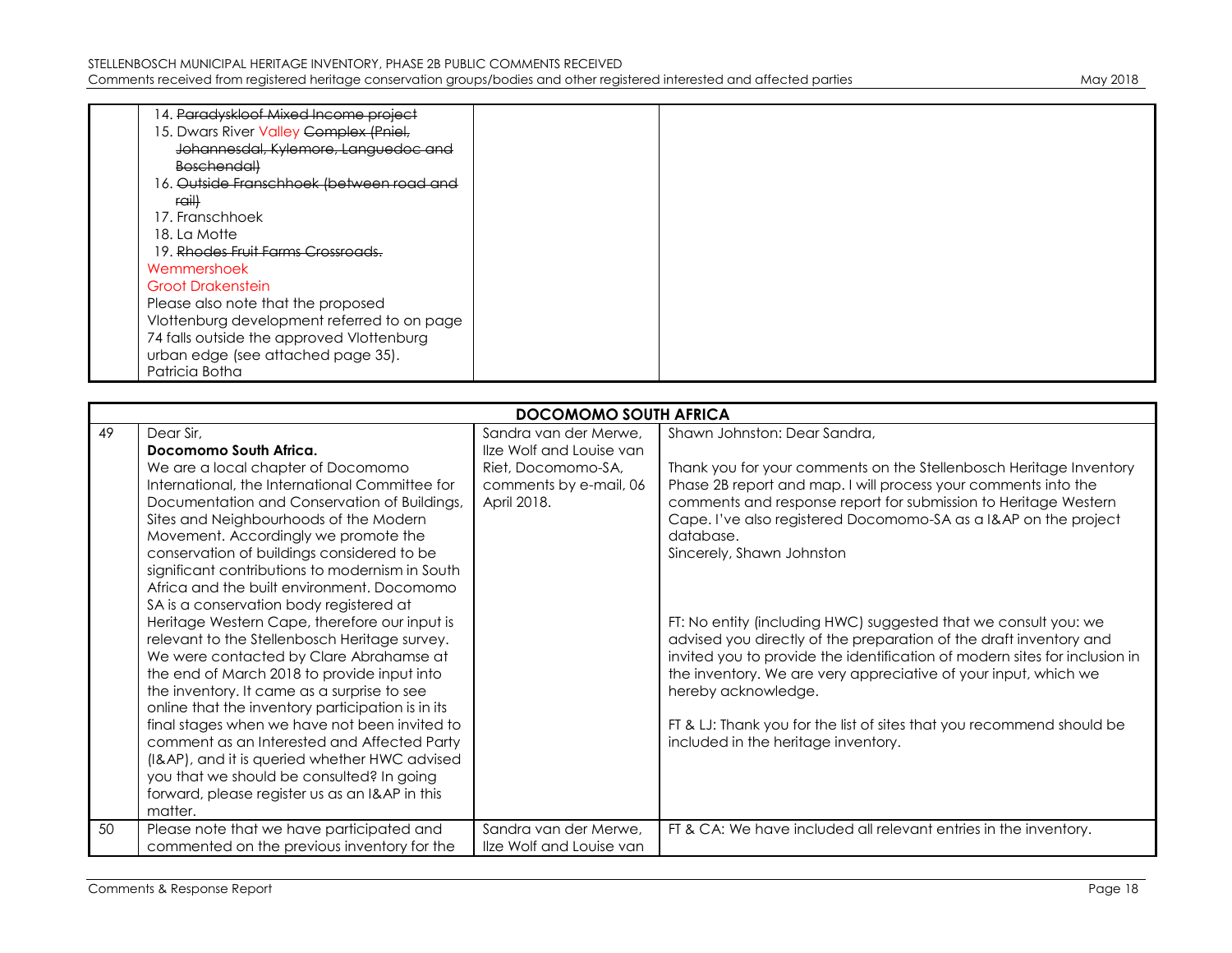|    | Stellenbosch University Campus. Appended to<br>this letter is a list of modern buildings identified<br>by Docomomo SA, which has been registered<br>with Heritage Western Cape. This list includes<br>buildings in the residential areas of<br>Stellenbosch outside the historic core and<br>university campus, and therefore within the<br>range of the present inventory. Please note<br>that this list is a work-in-progress, and that<br>there may be conservation-worthy modern<br>buildings that are not yet on our list.                                                                                                                                                                                                                         | Riet, Docomomo-SA,<br>comments by e-mail, 06<br>April 2018.                                                      |                                                                                                                                                                                                                                                                                                                                                                                                                              |
|----|---------------------------------------------------------------------------------------------------------------------------------------------------------------------------------------------------------------------------------------------------------------------------------------------------------------------------------------------------------------------------------------------------------------------------------------------------------------------------------------------------------------------------------------------------------------------------------------------------------------------------------------------------------------------------------------------------------------------------------------------------------|------------------------------------------------------------------------------------------------------------------|------------------------------------------------------------------------------------------------------------------------------------------------------------------------------------------------------------------------------------------------------------------------------------------------------------------------------------------------------------------------------------------------------------------------------|
| 51 | Modern architectural heritage in Stellenbosch.<br>The Stellenbosch area's modern and<br>modernist architectural heritage is poorly<br>represented in the survey and the supporting<br>research. "Appendix 1: Historic spatial<br>framework" refers briefly to the contributions<br>by Gawie Fagan and Pius Pahl, yet none of<br>their projects are included in the inventory. As<br>a starting point for information on<br>Stellenbosch's modern legacy, search<br>Stellenbosch under the Artefacts website<br>(https://www.artefacts.co.za/) and<br>Docomomo's SA's list attached. You can also<br>refer to Docomomo International's virtual<br>exhibition: http://exhibition.docomomo.com/.<br>Both Fagan's and Pahl's works are widely<br>published. | Sandra van der Merwe,<br>Ilze Wolf and Louise van<br>Riet, Docomomo-SA,<br>comments by e-mail, 06<br>April 2018. | CA: Thank you, we have consulted these sources and included those<br>sites that were deemed to be conservation worthy after further<br>research.                                                                                                                                                                                                                                                                             |
| 52 | We highlight the following buildings for<br>consideration for inclusion in the inventory:<br>Ida's Valley Workers Housing, Ida's valley,<br>$\bullet$<br>by G.T. Fagan, 1975<br>Franschoek School Hostel, Franschoek, by<br>$\bullet$<br>Revel Fox & partners, c1979<br>Volkskas, Franschoek, by G.T. Fagan, 1973<br>$\bullet$<br>Blommaert House, Stellenbosch, by G.T.<br>$\bullet$<br>Fagan, 1980<br>Rust & Vrede Winery, Stellenbosch, by G.T.<br>$\bullet$<br>Fagan, 1983<br>Huis Pahl, Dalsig, Stellenbosch, by Pius Pahl<br>$\bullet$<br>Huis Trumpelmann, Park Street 7, Krigeville,<br>$\bullet$<br>Stellenbosch, by Pius Pahl, 1954                                                                                                           | Sandra van der Merwe,<br>Ilze Wolf and Louise van<br>Riet, Docomomo-SA,<br>comments by e-mail, 06<br>April 2018. | FT: We have included this building in the Draft Heritage Inventory.<br>FT: We have included this building in the Draft Heritage Inventory.<br>FT: We have included this building in the Draft Heritage Inventory.<br>CA: We have included this building in the Draft Heritage Inventory.<br>FT & CA: Yes, included in the inventory.<br>FT & CA: Yes, included in the inventory.<br>FT & CA: Yes, included in the inventory. |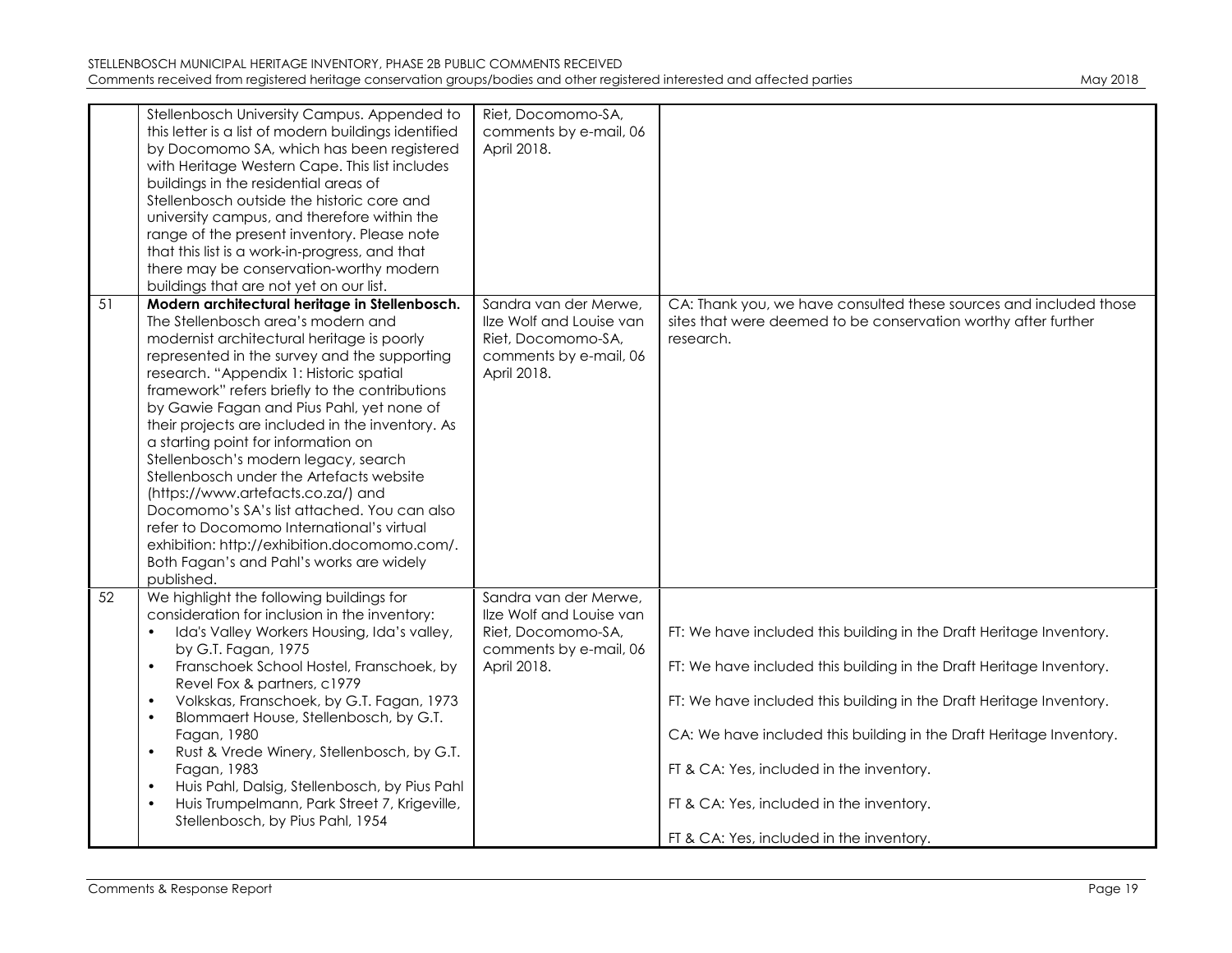|    | Huis Botha, Kommandeurslaan 12,<br>$\bullet$<br>Simonswyk, Stellenbosch, by Pius Pahl,<br>1958<br>Huis Paauw, Van Der Stel Street 67,<br>$\bullet$<br>Mostertsdrift, Stellenbosch, by Pius Pahl,<br>1958<br>Brandwacht Restoration, Stellenbosch, by<br>$\bullet$<br>Pius Pahl, 1959<br>Huis van Aarde, Nooitgedacht Lane<br>$\bullet$<br>11, Welgelegen, Stellenbosch, by Pius Pahl,<br>1970<br>House van Jaarsveld, Stellenbosch,<br>$\bullet$<br>Uytenbogaardt & Rozendal.<br>Please refer to Docomomo-SA previous<br>comments regarding the Stellenbosch<br>University Campus inventory for the relevant                                           |                                                                                                                  | FT & CA: Yes, included in the inventory.<br>FT & CA: Yes, included in the inventory.<br>FT & CA: Yes, included in the inventory.<br>FT & CA: Yes, included in the inventory.<br>CA: We have been unable to locate House van Jaarsveld within the<br>town area.                                                                                                                                                                                                                           |
|----|--------------------------------------------------------------------------------------------------------------------------------------------------------------------------------------------------------------------------------------------------------------------------------------------------------------------------------------------------------------------------------------------------------------------------------------------------------------------------------------------------------------------------------------------------------------------------------------------------------------------------------------------------------|------------------------------------------------------------------------------------------------------------------|------------------------------------------------------------------------------------------------------------------------------------------------------------------------------------------------------------------------------------------------------------------------------------------------------------------------------------------------------------------------------------------------------------------------------------------------------------------------------------------|
|    | modern buildings relating to the campus.                                                                                                                                                                                                                                                                                                                                                                                                                                                                                                                                                                                                               |                                                                                                                  | CA: The area previously surveyed for the Stellenbosch University has<br>been excluded from our survey area, as this work has already been<br>completed and approved by HWC. Therefore, the heritage status of<br>those Modernist buildings making up the campus area remains<br>unchanged.                                                                                                                                                                                               |
| 53 | Gawie Fagan's Ida's Valley Housing, 1975<br>This project is significant for its typology as<br>modern, robust workers' housing, its<br>interpretation of /response to the vernacular,<br>and its considerate contextual response to the<br>historic farm setting. Its present condition is not<br>known to us.                                                                                                                                                                                                                                                                                                                                         | Sandra van der Merwe,<br>Ilze Wolf and Louise van<br>Riet, Docomomo-SA,<br>comments by e-mail, 06<br>April 2018. | FT: We are of the view that this project should be included in the draft<br>inventory of heritage resources as a Grade IIIC. We have been in<br>touch with the owners of the resource and understand that there<br>have been, and are, some performance and maintenance problems<br>with the resource.                                                                                                                                                                                   |
| 54 | <b>Pius Pahl</b><br>The work of Pius Pahl has particular resonance<br>with Stellenbosch. His work is widely<br>recognised and published, including his<br>biography on the Stellenbosch Heritage<br>foundation's website. As stated in "Appendix<br>1: Historic spatial framework", Stellenbosch"<br>has the biggest collection of private homes<br>designed in the Bauhaus tradition"- this should<br>be reflected in the inventory, and is such a<br>significant architectural heritage contribution<br>that all his projects within the study area<br>should be assessed for grading and inclusion in<br>the inventory. As many of these houses are | Sandra van der Merwe,<br>Ilze Wolf and Louise van<br>Riet, Docomomo-SA,<br>comments by e-mail, 06<br>April 2018. | FT, CA & LJ: We agree with these suggestions and identifications. It<br>should, perhaps, be recorded that Pius Pahl played a pivotal role in<br>guiding Fabio Todeschini towards a career in architecture from his<br>school-days: FT worked in the office of Pius Pahl both in Dalsig and in<br>Cape Town; being active on many projects in the office both in<br>Stellenbosch and elsewhere. We are including many Pius Pahl projects<br>in the draft inventory of heritage resources. |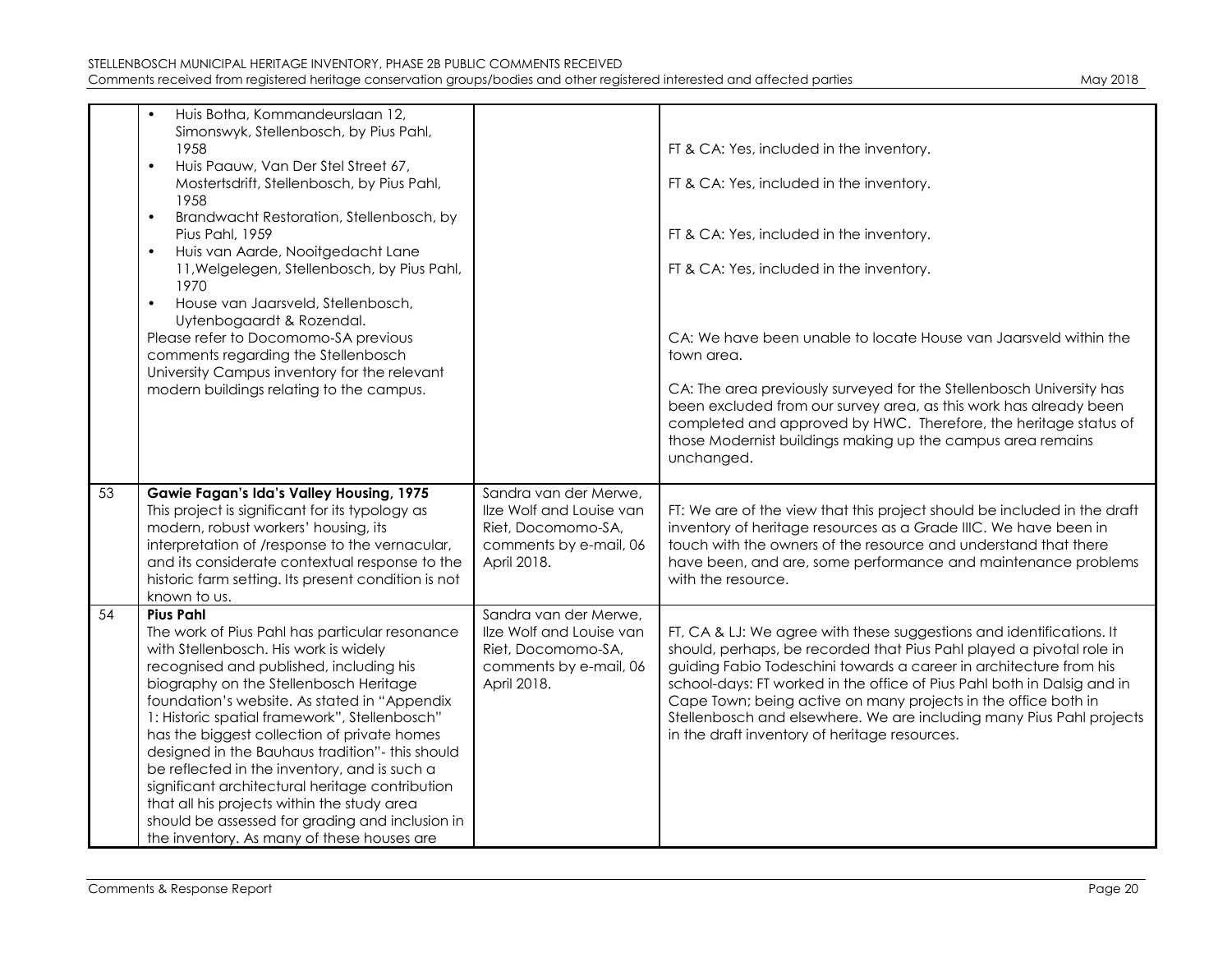|    | now older than 60 years, they qualify for<br>general protection under the NHR Act.                                                                                                                                                                                                                                                                                                                                                                                                                                                          |                                                                                                                  |                     |
|----|---------------------------------------------------------------------------------------------------------------------------------------------------------------------------------------------------------------------------------------------------------------------------------------------------------------------------------------------------------------------------------------------------------------------------------------------------------------------------------------------------------------------------------------------|------------------------------------------------------------------------------------------------------------------|---------------------|
| 55 | Conclusion<br>Please investigate the buildings on our list for<br>inclusion in the Stellenbosch Municipal<br>Heritage inventory. You are welcome to<br>contact us with queries. We reserve the<br>opportunity to approach the Stellenbosch<br>local authority to add further conservation-<br>worthy buildings, sites and structures to the<br>inventory as we become aware of them. We<br>also intend to register as conservation body<br>with the Stellenbosch local authority, as we<br>have already done with Heritage Western<br>Cape. | Sandra van der Merwe.<br>Ilze Wolf and Louise van<br>Riet, Docomomo-SA,<br>comments by e-mail, 06<br>April 2018. | FT & CA: See above. |
|    | Yours faithfully, Sandra van der Merwe<br>On behalf of Docomomo-SA, written in<br>partnership and in discussion with Docomomo-<br>SA members.                                                                                                                                                                                                                                                                                                                                                                                               |                                                                                                                  |                     |
|    | <b>Attachments</b><br>1) Docomomo-SA List of Vulnerable Sites and<br>Buildings/ List of 20th Century Sites and<br><b>Structures, Cape Town and Immediate</b><br>Surrounds, dated 02 November 2012.                                                                                                                                                                                                                                                                                                                                          |                                                                                                                  |                     |

|    | DE ZALZE WINELANDS GOLF ESTATE                                                                                                                       |                                                 |                                                                                                                                     |  |
|----|------------------------------------------------------------------------------------------------------------------------------------------------------|-------------------------------------------------|-------------------------------------------------------------------------------------------------------------------------------------|--|
| 56 | Dear Shawn, Thank you for the opportunity to<br>comment on the dra6 Municipal Heritage                                                               | Elke Watson, De Zalze<br>Winelands Golf Estate, | Shawn Johnston: Dear Elke,                                                                                                          |  |
|    | inventory and map.                                                                                                                                   | comment by e-mail, 09<br>April 2018.            | Thank you for your comments on the Stellenbosch Municipal Heritage<br>Inventory and Map. I hereby acknowledge your comments and it  |  |
|    | We agree and confirm the heritage<br>information provided for Erven 2,4, 553 & 554.                                                                  |                                                 | will be included in the comments and responses report that will be<br>submitted to Heritage Western Cape. Sincerely, Shawn Johnston |  |
|    | Please note however that the olive trees and                                                                                                         |                                                 |                                                                                                                                     |  |
|    | granite outcrop is situated at Erf 63, Uitspan<br>village and not Erf 64. Furthermore, there are<br>more heritage olive trees in Uitspan Village so  |                                                 | CA: We have incorporated your comments into the Inventory.                                                                          |  |
|    | it should rather be recorded that these trees<br>are in Melck Street, Uitspan Village. The online<br>map does not yet reflect the information as set |                                                 |                                                                                                                                     |  |
|    | out on the sheet.                                                                                                                                    |                                                 |                                                                                                                                     |  |